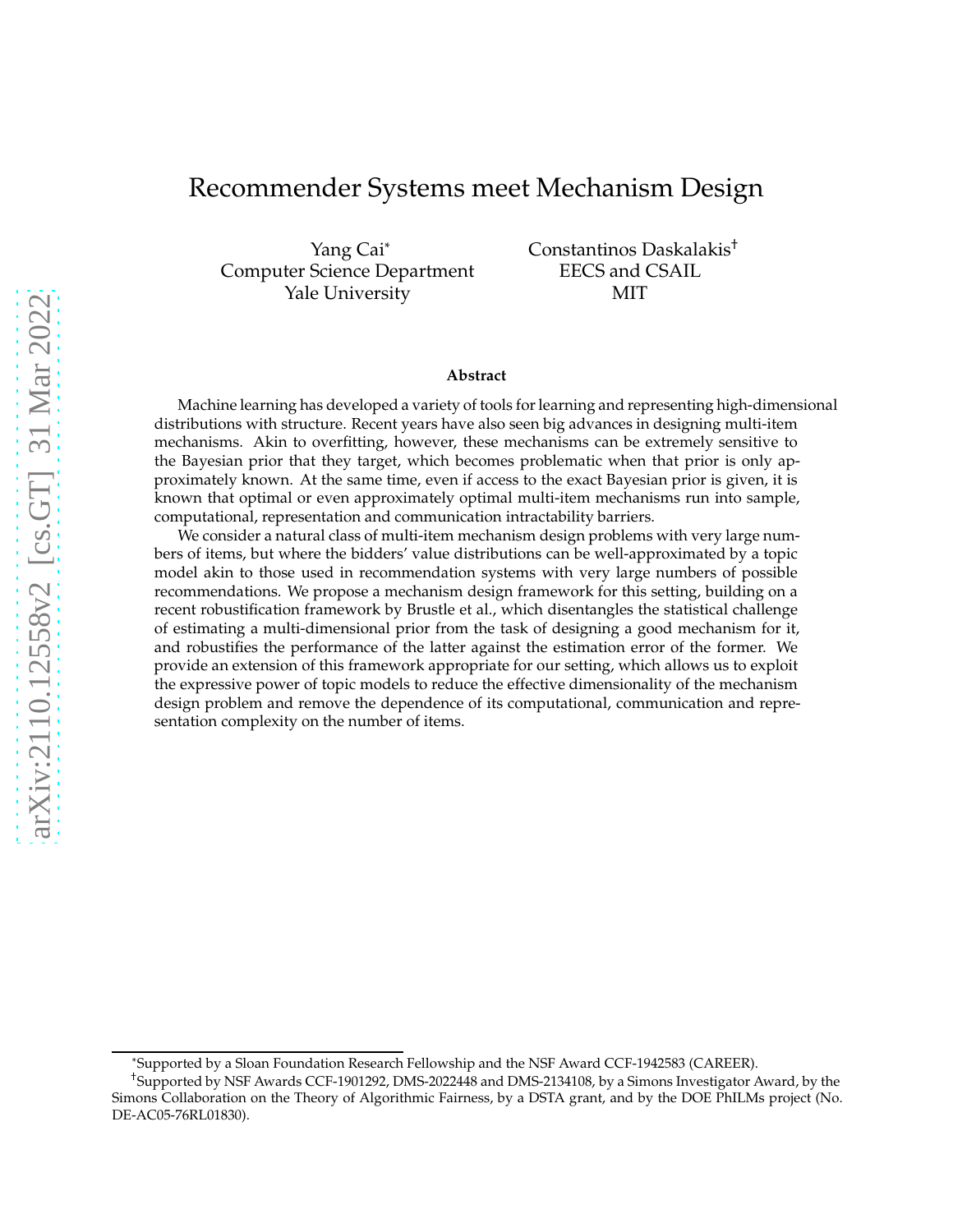### <span id="page-1-0"></span>**1 Introduction**

Mechanism Design has found important applications in the design of offline and online markets. One of its main applications is the design of auctions, where a common goal is to maximize the seller's revenue from the sale of one or multiple items to one or multiple bidders. This is challenging because bidders are strategic and interact with the auction in a way that benefits themselves rather than the seller. It is well-understood that, without any information about the bidders' willingness to pay for different bundles of items, there is no meaningful way to optimize revenue. As such, a classical approach in Economics is to assume that bidders' *types* – which determine their values for different bundles and thus their willingness to pay for different bundles – are not arbitrary but randomly drawn from a joint distribution *D* that is common knowledge, i.e. known to all bidders and the auctioneer. With such a Bayesian prior, the revenue of different mechanisms is compared on the basis of what revenue they achieve in expectation with respect to bidder type vectors drawn from *D*, and assuming that bidders play according to some (Bayesian) Nash equilibrium strategies, or some other type of (boundedly) rational behavior, e.g. no-regret learning.

Even with a Bayesian prior, however, revenue maximization is quite a challenging task. While Myerson's celebrated work showed that a relatively simple mechanism is optimal in single-item settings [\[38\]](#page-18-0), characterizing the structure of optimal multi-item mechanisms has been notoriously difficult both analytically and computationally. Indeed, it is known that (even approximately) optimal multi-item mechanisms may require description complexity that scales exponentially in the number of items, even when there is a single buyer [\[34,](#page-18-1) [27,](#page-17-0) [24,](#page-17-1) [3\]](#page-16-0), they might be computationally intractable, even in simple settings [\[10,](#page-16-1) [23,](#page-17-2) [20\]](#page-17-3), and they may exhibit several counter-intuitive properties which do not arise in single-item settings; see survey [\[21\]](#page-17-4). Nevertheless, recent years have seen substantial progress on various fronts: analytical characterizations of optimal multiitem mechanisms [\[22,](#page-17-5) [30,](#page-17-6) [35,](#page-18-2) [24\]](#page-17-1); computational frameworks for computing near-optimal multiitem mechanisms [\[2,](#page-15-0) [9,](#page-16-2) [10,](#page-16-1) [11,](#page-16-3) [12\]](#page-16-4); approximate multi-item revenue optimization via simple mechanisms [\[17,](#page-16-5) [18,](#page-16-6) [1,](#page-15-1) [33,](#page-18-3) [36,](#page-18-4) [14,](#page-16-7) [4,](#page-16-8) [46,](#page-18-5) [40,](#page-18-6) [13,](#page-16-9) [19,](#page-17-7) [15,](#page-16-10) [25\]](#page-17-8); and (approximate) multi-item revenue optimization using sample access to the type distribution [\[37,](#page-18-7) [31,](#page-17-9) [8,](#page-16-11) [44,](#page-18-8) [32,](#page-17-10) [7\]](#page-16-12), including via the use of deep learning [\[29,](#page-17-11) [42,](#page-18-9) [28\]](#page-17-12).

The afore-described progress on multi-item revenue optimization provides a diversity of tools that can be combined to alleviate the analytical and computational intractability of optimal mechanisms. Yet, there still remains an important challenge in applying those tools, which is that they typically require that the type distribution *D* is either known or can be sampled. However, this is too strong an assumption. It is common that *D* is *estimated* through market research or econometric analysis in related settings, involving similar items or a subset of the items. In this case, we would only hope to know some approximate distribution  $\hat{D}$  that is close to  $D$ . In other settings, we may have sample access to the true distribution *D* but there might be errors in measuring or recording those samples. Again, we might hope to *estimate* an approximate distribution *D*ˆ that is close to *D*. Unfortunately, it is well understood that designing a mechanism for *D*ˆ and using it for *D* might be a bad idea, as optimal mechanisms tend to overfit the details of the type distribution. This has motivated a strand of recent literature to study how to robustify mechanisms to errors in the distribution [\[5,](#page-16-13) [8,](#page-16-11) [6\]](#page-16-14).

There is, in fact, another important reason why one might want to design mechanisms for some approximate type distribution. Multi-dimensional data is complex and one would want to leverage the extensive statistical and machine learning toolkit that allows approximating such high-dimensional distributions with more structured models. Indeed, while the true type distribution *D* might not conform to a simple model, it might be close to a distribution *D*ˆ that does. We would like to leverage the simple structure in  $\hat{D}$  to (i) alleviate the computational intractability of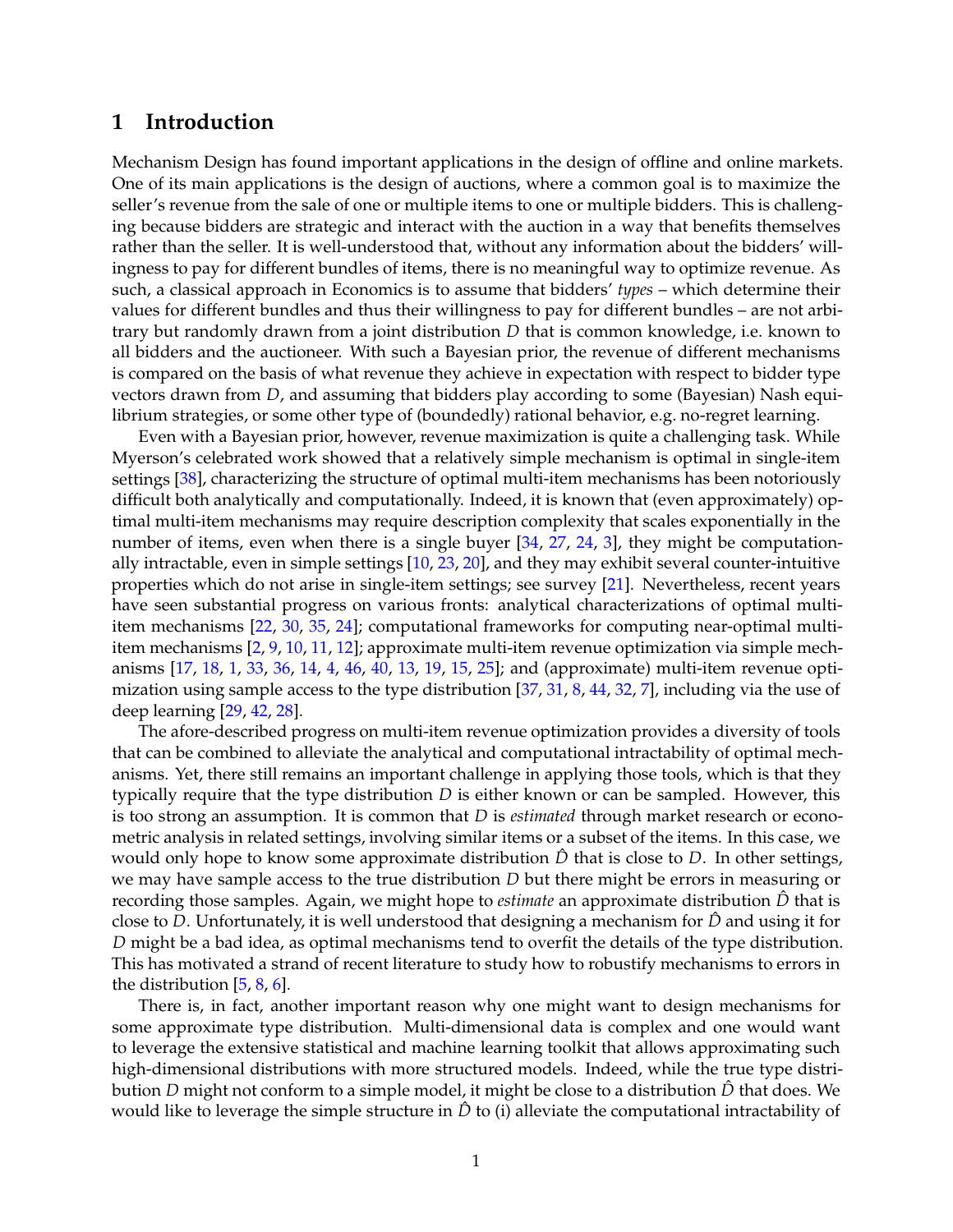multi-item mechanisms, and (ii) reduce the amount of communication that the bidders and the auctioneer need to exchange. While the structured model *D*ˆ might allow (i) and (ii), we need the guarantee that the revenue of our mechanism be robust when we apply it to the true distribution *D*.

Motivated by the discussion above, in this work we build a multi-item mechanism design framework that combines matrix factorization models developed for recommendation systems with mechanism design, targeting two issues: (1) the intractability of Mechanism Design with respect to the number of items (arising from the exponential dependence of the number of types on the number of items if no further assumptions are placed); (2) the lack of exact access to the Bayesian priors. In particular, we assume that each bidder draws their type – specifying their values for a very large universe of *N* items (think all restaurants in a city or all items on Amazon) – from a distribution  $D_i$  that is close to a Matrix Factorized model  $\hat{D}_i$ , whose latent dimension is  $k << N$ . Targeting these approximate distributions  $\hat{D}_i$  allows us to reduce the effective dimensionality of bidder types to *k*, which has huge advantages in terms of the computational/representation/communication/sample complexity of mechanism design. We develop tools that allow us to (a) use the mechanism constructed for the approximate  $\hat{D}_i$ 's under the true *Di* 's without sacrificing much revenue; and (b) interact with the bidders who are unaware of the latent codes (they only understand their values for the *N* items and are oblivious to the matrix factorized model) yet exploit the factorized model for efficiently communicating with them without the impractical burden of having them communicate their *N*-dimensional type to the mechanism. In sum, our results are as follows:

- With a query protocol  $Q$  that learns an approximate latent representation of a bidder's type, Theorem [1](#page-6-0) shows how to combine it with any mechanism  $\dot{M}$  that is designed only for the Matrix Factorization model to produce a mechanism that generates comparable revenue but with respect to the true distribution. The result is obtained via a refinement of the robustification result in [\[7\]](#page-16-12), where the loss in revenue, as well as the violation in incentive compatibility now only depend on the effective dimension of the Matrix Factorization model, *k*, but not the total number of items, *N* (Lemma [2\)](#page-7-0).
- We show that if the valuations are constrained-additive (Definition [5\)](#page-8-0), we can obtain communicationefficient query protocols in several natural settings (Theorem [2\)](#page-8-1). The queries we consider ask a bidder whether they are willing to purchase an item at a given price. In the first setting, the design matrix of the Matrix Factorization model contains a diagonally dominant matrix – a generalization of the well-known separability assumption by Donoho and Stodden [\[26\]](#page-17-13). In two other settings, we assume that the design matrix is generated from a probablistic model and show that a simple query protocol succeeds with high probability.
- Combining Theorems [1](#page-6-0) and [2,](#page-8-1) we show that, given any mechanism  $\hat{M}$  that is designed only for the Matrix Factorization model, we can design a mechanism that achieves comparable revenue and only requires the bidders to answer a small number of simple queries. In particular, for several natural settings, we show that the number of queries scales quasi-linearly in the effective dimension of the Matrix Factorization model and independent of the total number of items (Proposition [1\)](#page-9-0).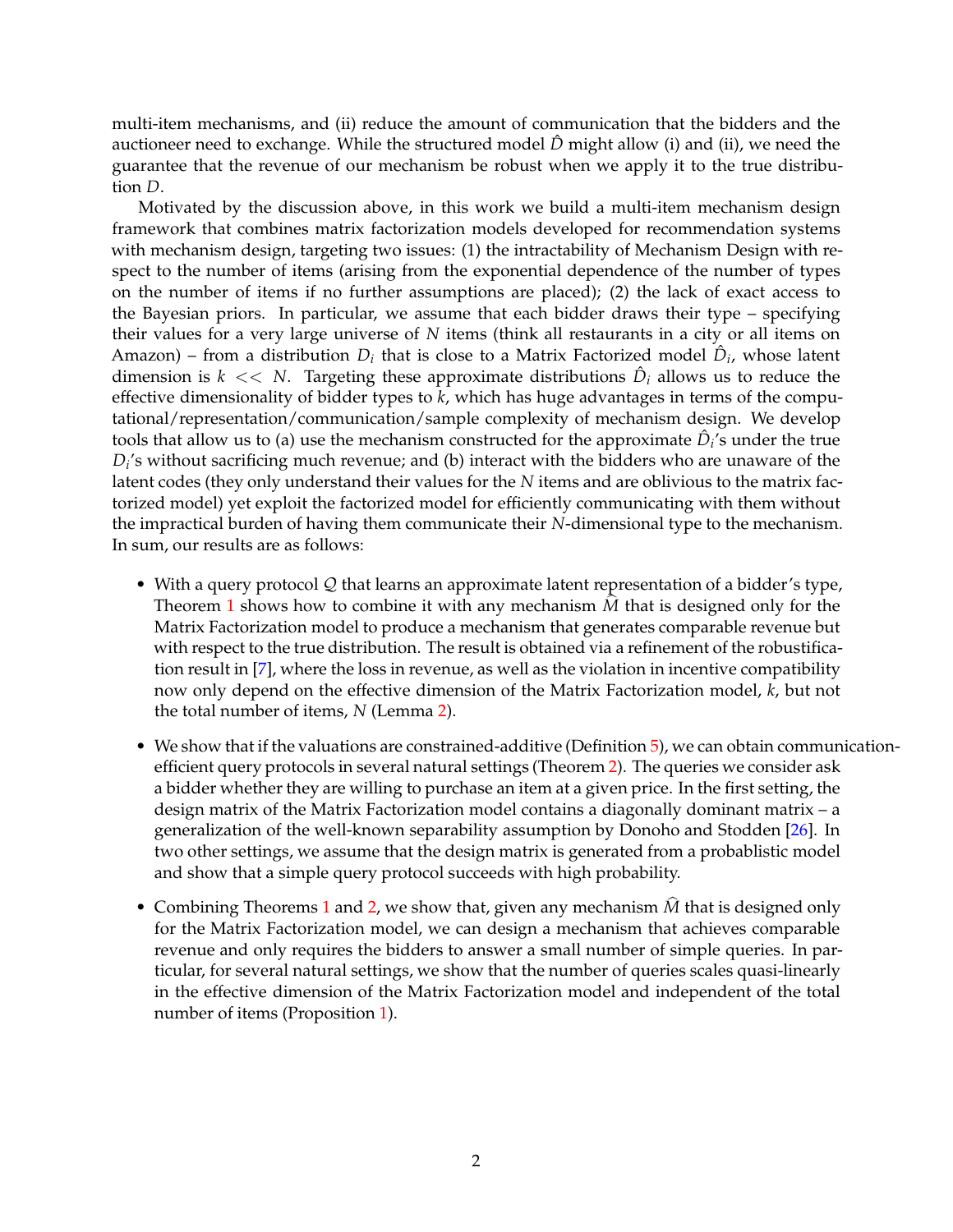# <span id="page-3-1"></span>**2 Preliminaries**

### **2.1 Brief Introduction to Mechanism Design**

We provide a brief introduction to mechanism design. To avoid a very long introduction, we only define the concepts in the context of multi-item auctions, which will be the focus of this paper. See Chapter 9 of [\[39\]](#page-18-10) and the references therein for a more detailed introduction to mechanism design.

**Multi-item Auctions.** The seller is selling *N* **heterogenous items** to *m* **bidders**. Each bidder *i* is assumed to have a  $\bold{private}$  ty $\bold{pe}$   $t_i$  that encodes their preference over the items and bundles of items. We assume that *t<sup>i</sup>* lives in the *N*-dimensional Euclidean space. For each bidder, there is a publicly known valuation function  $v_i(\cdot,\cdot)$ , where  $v_i(t_i,S) \in \mathbb{R}$  is bidder *i*'s value for bundle  $S \subseteq [N]$  when *i*'s private type is  $t_i$ . In this paper, we consider the *Bayesian setting with private types*, that is, each bidder's type *t<sup>i</sup>* is drawn *privately* and *independently* from a publicly known distribution *D<sup>i</sup>* .

**Mechanism.** The seller designs a mechanism to sell the items to bidders. A mechanism consists of an allocation rule and a payment rule, where the allocation rule decides a way to allocate the items to the bidders, and the payment rule decides how much to charge each bidder.

**Direct Mechanism:** In a direct mechanism, the mechanism directly solicits types from the bidders and apply the allocation and payment rules on the reported types. More specifically, for any reported type profile  $b = (b_1, \ldots, b_m)$ , a direct mechanism  $M := (x(\cdot), p(\cdot))$  selects  $x(b) \in$  $\{0,1\}^{m \times N}$  $\{0,1\}^{m \times N}$  $\{0,1\}^{m \times N}$  as the allocation and charges each bidder *i* payment  $p_i(b)$ .<sup>1</sup> We slightly abuse notation to allow the allocation rule to be randomized, so  $x(b) \in \Delta(\{0,1\}^{m \times N})$ . We assume that bidders have quasi-linear utilities. If bidder *i*'s private type is *t<sup>i</sup>* , her utility under reported bid profile *b* is  $u_i(t_i, M(b)) = \mathbb{E}[v_i(t_i, x(b)) - p_i(b)]$ , where the expectation is over the randomness of the allocation and payment rule.

**Expected Revenue:** In this paper, our goal is to design mechanisms with high expected revenue. For a direct mechanism *M*, we use  $\text{Rev}(M, D)$  to denote  $\mathbb{E}_{t \sim D}[\sum_{i \in [m]} p_i(t)]$ , where  $t = (t_1, \ldots, t_m)$ is the type profile and is drawn from  $D = \times_{i \in [m]} D_i$ .

**Incentive Compatibility and Individual Rationality** Since the bidders' types are private, unless the mechanism *incentivizes* the bidders to report truthfully, there is no reason to expect that the reported types correspond to the true types. The notion of incentive compatibility is defined to capture this.

• *ε***-Bayesian Incentive Compatible (***ε***-BIC):** if bidders draw their types from some distribution  $D = \bigtimes_{i=1}^{m} D_i$ , then a direct mechanism *M* is *ε-BIC with respect to D* if for each bidder  $i \in [m]$  $i \in [m]$ 

 $\mathbb{E}_{t_{-i} \sim D_{-i}}[u_i(t_i, M(t_i, t_{-i}))] \geq \mathbb{E}_{t_{-i} \sim D_{-i}}[u_i(t_i, M(t'_i, t_{-i}))] - \varepsilon$ 

for all potential misreports *t*<sup>'</sup><sub>*i*</sub>, in expectation over all other bidders bid *t*<sub>−*i*</sub>. A mechanism is BIC if it is 0-BIC.

• (*ε*, *δ*)**-Bayesian Incentive Compatible (**(*ε*, *δ*)**-BIC):** if bidders draw their types from some distribution  $D = \bigtimes_{i=1}^{m} D_i$ , then a direct mechanism *M* is  $(\varepsilon, \delta)$ -*BIC with respect to D* if for each bidder  $i \in [m]$ :

<span id="page-3-0"></span><sup>&</sup>lt;sup>1</sup>Note that  $p(b) = (p_1(b), \ldots, p_m(b)).$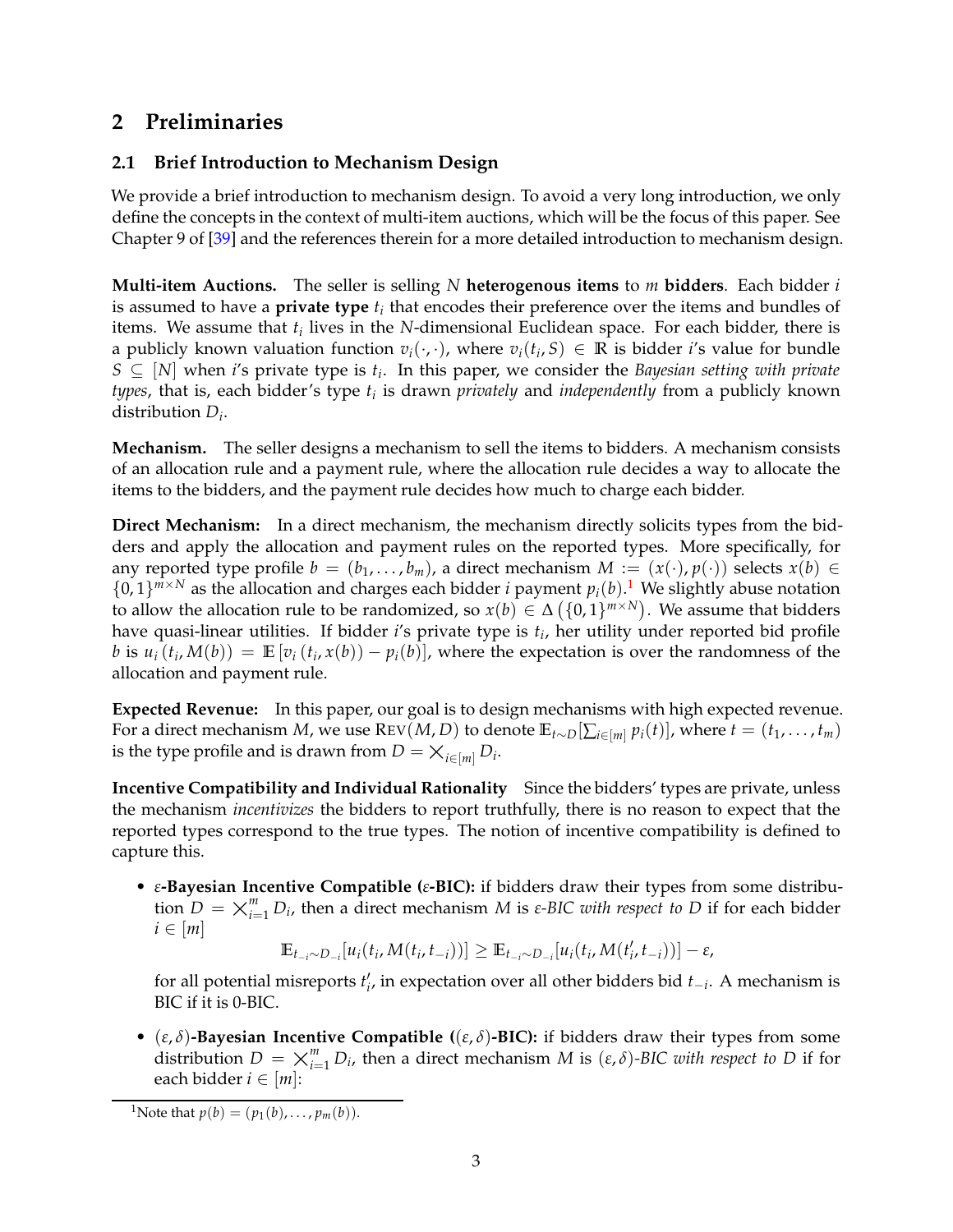$$
\Pr_{t_i \sim D_i} [\mathbb{E}_{t_{-i} \sim D_{-i}}[u_i(t_i, M(t_i, t_{-i}))] \geq \mathbb{E}_{t_{-i} \sim D_{-i}}[u_i(t_i, M(t'_i, t_{-i}))] - \varepsilon] \geq 1 - \delta.
$$

• **Individually Rational (IR):** A direct mechanism *M* is *IR* if for all type profiles  $t = (t_1, \ldots, t_m)$ ,

$$
u_i(t_i, M(t_i, t_{-i})) \geq 0
$$

for all bidders  $i \in [m]$ .

**Indirect Mechanism:** An *indirect mechanism* does not directly solicit the bidders' types. After interacting with the bidders, the mechanism selects an allocation and payments. The notions of *ε*-Bayesian Incentive Compatibility and Individual Rationality can be extended to indirect mechanisms using the solution concept of *ε*-Bayes Nash equilibrium. The notion of (*ε*, *δ*)-Bayesian Incentive Compatibility can be extended to indirect mechanisms using the new solution concept, which we call (*ε*, *δ*)*-weak approximate Bayes Nash equilibrium*. In an incomplete information game, a strategy profile is an (*ε*, *δ*)-weak approximate Bayes Nash equilibrium if for every bidder, with probability no more than  $\delta$  (over the randomness of their own type), unilateral deviation from the Bayesian Nash strategy can increase the deviating bidder's expected utility (with respect to the randomness of the other bidders' types and assuming those follow their Bayesian Nash equilibrium strategies) by more than *ε*.

<span id="page-4-0"></span>**Remark 1.** *For a* (*ε*, *δ*)*-weak approximate Bayes Nash equilibrium, its expected revenue computation is made in this paper using the convention that all bidders follow their* (*ε*, *δ*)*-weak approximate Bayes Nash equilibrium strategies. At a cost of an additive m*<sup>2</sup> *δH loss in revenue (where H is the highest possible value of any bidder), we can assume that only the*  $(1 - \delta)$ -fraction of types of each bidder who have no *more than ε incentive to deviate from the weak approximate Bayes Nash equilibrium strategies follow these strategies while the remaining δ fraction use arbitrary strategies. Similarly, we can interpret the* (*ε*, *δ*) *weak approximate Bayes Nash equilibrium definition as requiring that at least* (1 − *δ*)*-fraction of the types of each bidder have at most*  $O(\varepsilon + m\delta H)$  *incentive to deviate from the Bayes Nash strategies assuming that for every other bidder at most δ fraction of their types deviate from their Bayes Nash strategies.*

### <span id="page-4-2"></span>**2.2 Further Preliminaries**

**Definition 1.** Let  $(U, d)$  be a metric space and B be a  $\sigma$ -algebra on U. For  $A \in \mathcal{B}$ , let  $A^{\varepsilon} = \{x : \exists y \in \mathcal{B}\}$ *A* s.*t*  $d(x, y) < \varepsilon$ *)*. Two probability measure P and Q on B have Prokhorov distance

$$
\inf \left\{ \varepsilon > 0 : P(A) \leq Q(A^{\varepsilon}) + \varepsilon \text{ and } Q(A) \leq P(A^{\varepsilon}) + \varepsilon, \ \forall A \in \mathcal{B} \right\}.
$$

*We consider distributions supported on some Euclidean Space, and we choose d to be the*  $\ell_{\infty}$ -distance. We *denote the*  $\ell_{\infty}$ -Prokhorov distance between distributions F, F by  $d_{P}(F, F)$ .

<span id="page-4-1"></span>We will also make use of the following characterization of the Prokhorov metric by [\[43\]](#page-18-11).

**Lemma 1** (Characterization of the Prokhorov Metric [\[43\]](#page-18-11))**.** *Let F and F be two distributions supported* b on  $\mathbb{R}^n$ .  $d_P(F,\widehat{F})\leq \varepsilon$  if and only if there exists a coupling  $\gamma$  of F and  $\widehat{F}$ , such that  $\Pr_{(x,y)\sim\gamma}[\|x-y\|_\infty>\varepsilon]\leq\varepsilon$ .

**Definition 2** (Influence Matrix and Weak Dependence)**.** *For any d-dimensional random vector X* =  $(X_1, \ldots, X_d)$ , we define the influence of variable *j* on variable *i* as

$$
\alpha_{i,j} := \sup_{\substack{x_{-i-j} \\ x_j \neq x'_j}} d_{TV} \left( F_{X_i | X_j = x_j, X_{-i-j} = x_{-i-j'}} F_{X_i | X_j = x'_j, X_{-i-j} = x_{-i-j}} \right),
$$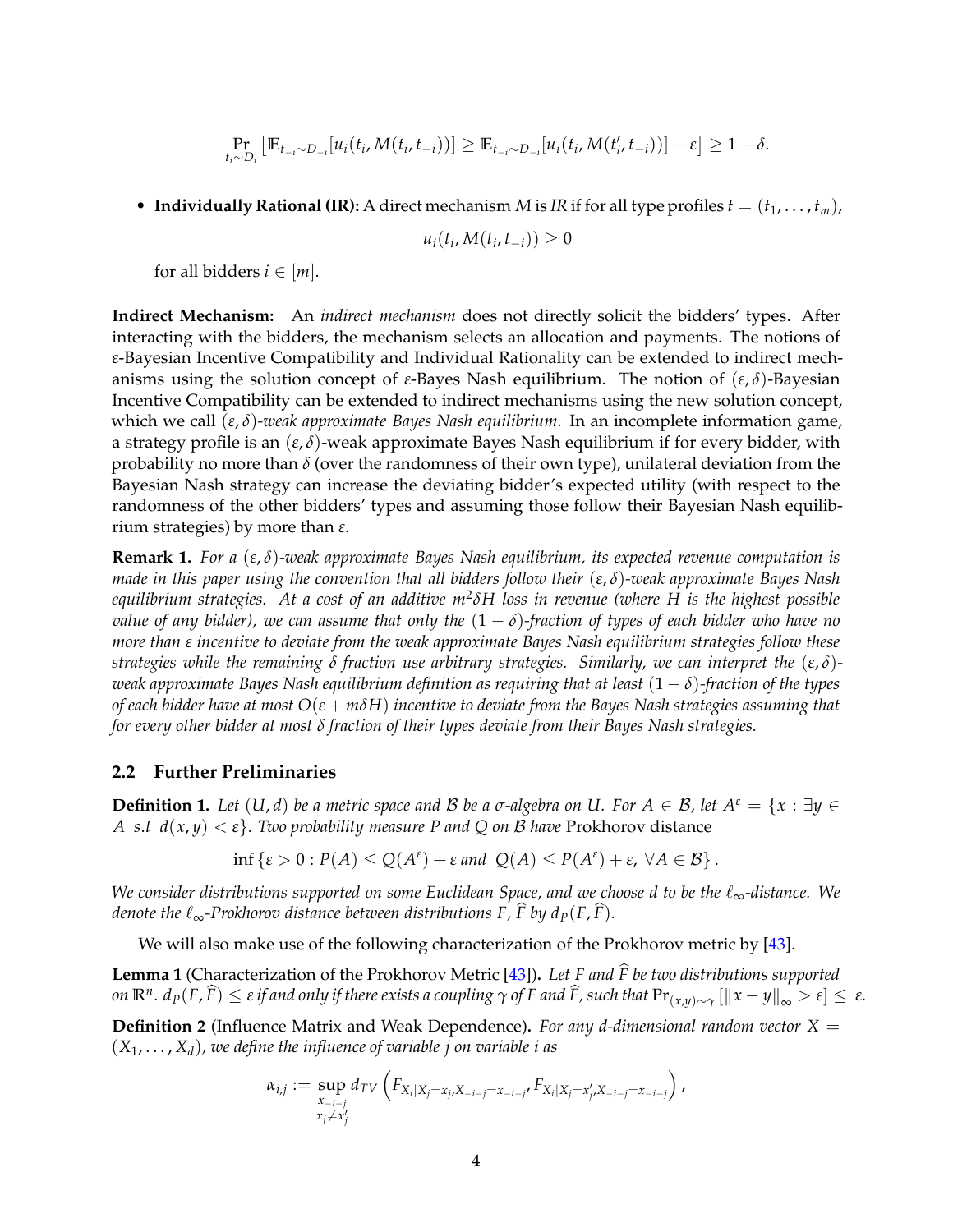where  $F_{X_i|X_{-i}=x_{-i}}$  denotes the conditional distribution of  $X_i$  given  $X_{-i}=x_{-i}$ , and  $d_{TV}(D, D')$  denotes the *total variational distance between distribution D and D*′ *. Also, let αi*,*<sup>i</sup>* := 0 *for each i, and we use* INF(*X*) *to denote the d* × *d matrix* (*αi*,*j*)*i*∈[*d*],*j*∈[*d*] *. In this paper, we consider the coordinates of X to be weakly dependent if*  $\|\text{INF}(X)\|_2 < 1$ *.* 

## **3 Our Model and Main Results**

**Setting and Goal:** We consider a classical mechanism design problem, wherein a seller is selling *N* items to *m* buyers, where buyer *i*'s type  $t_i$  is drawn from a distribution  $D_i$  over  $\mathbb{R}^N$  independently. The goal is to design a mechanism that maximizes the seller's revenue. In this paper, we operate in a setting where  $D_i$  is unknown, but we are given access to the following components: (I) For each bidder *i*, we are given a machine learning model  $\ddot{D}_i$  — of the matrix factorization type as described below, which approximates  $D_i$ . (II) We are given a good mechanism M for the approximate type distributions; in its design this mechanism can exploit the low effective dimensionality, *k*, of types in the approximate model. Our goal is (III) to use (I) and (II) to obtain a good mechanism for the true type distributions.

**(I) The Machine Learning Component:** We assume that each bidder's type distribution *D<sup>i</sup>* can be well-approximated by a known *Matrix Factorization (MF)* model  $D_i$ . In particular:

- We use  $A \in \mathbb{R}^{N \times k}$  to denote the design matrix of the model, where each column can be viewed as the type (over *N* items) of an "archetype." As described in the following two bullets, types are sampled by each  $\hat{D}_i$  as linear combinations over archetypes.
- We use  $\hat{D}_{z,i}$  to denote a distribution over  $[0,1]^k$ . The subscript *z* is not a parameter of the distribution — it serves to remind us that this distribution samples in the latent space  $[0,1]^k$ and distinguish it from the distribution  $\ddot{D}_i$  defined next.
- If *F* is a distribution over  $\mathbb{R}^k$ , we use *A*  $\circ$  *F* to denote the distribution of the random variable *Az,* where  $z$  ∼ *F*. With this notation, we use  $D_i$  to denote  $A \circ D_{z,i}$ .
- We assume that, for each bidder, the matrix factorization model is not far away from the true type distribution, that is, for some  $\varepsilon_1 > 0$  we have that  $d_P(D_i, \widehat{D}_i) \leq \varepsilon_1$  for all  $i \in [m]$ .

**Remark 2.** *In the above description we assumed that all D*b*<sup>i</sup> 's share the same design matrix A. This is done* to avoid overloading notation but all our results would hold if each  $D_i$  had its own design matrix  $A_i$ .

**(II) The Mechanism Design Component:** We assume that we are given a direct mechanism *M*b for types drawn from the Machine Learning model. In particular, we assume that this mechanism makes use of the effective dimension *k* of the Machine Learning model, accepting "latent types" (of dimension *k*) as input from the bidders. Specifically:

- Recall that, for each bidder *i*, their valuation function  $v_i(\cdot, \cdot) : \mathbb{R}^N \times 2^{[N]} \to \mathbb{R}$  is common knowledge. (Recall that  $v_i$  takes as input the bidder's type and a subset of items so how the bidder values different subsets of items depends on their private type.)
- The designer is given *A* and  $D_{z,i}$  for each bidder *i*, and treats bidder *i*'s type as drawn from  $\widehat{D}_{z,i}$ , i.e. in the latent space  $[0,1]^k$ . With respect to such "latent types," there is an induced valuation function. In particular, for each bidder *i*, we use  $v_i^A : \mathbb{R}^k \times 2^{[N]} \to \mathbb{R}$  to denote the valuation function defined as follows  $v_i^A(z_i, S) := v_i(Az_i, S)$ , where  $z_i \in \mathbb{R}^k$ .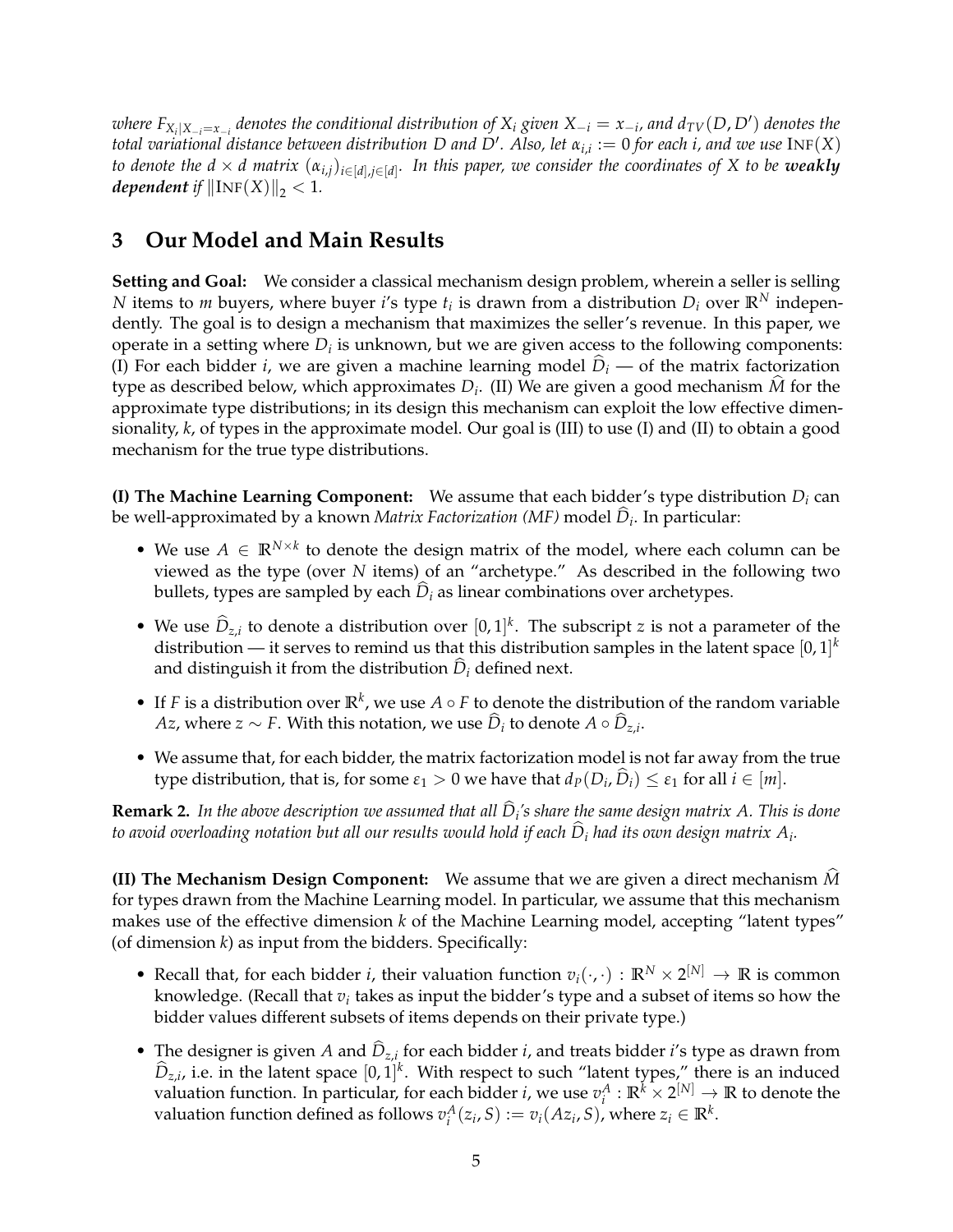• With the above as setup, we assume that the designer designs a mechanism  $\widehat{M}$  that is BIC and IR w.r.t.  $\widehat{D}_z = \bigtimes_{i=1}^m \widehat{D}_{z,i}$  and valuation functions  $\{v_i^A(\cdot,\cdot)\}_{i \in [m]}.$ 

**(III) The New Component:** We consider the regime where  $N \gg k$ , and our goal is to combine the Machine Learning component with the Mechanism Design component to produce a mechanism which generates revenue comparable to  $\text{Rev}(\hat{M}, \hat{D}_z)$  when used for bidders whose types are drawn from  $D = \bigtimes_{i=1}^{m} D_i$ . There are two challenges: (i)  $\hat{M}$  takes as input the latent repre-<br>contation of a hidder's type under  $\hat{D}$ , however under  $D$  a hidder is simply ignorant about any sentation of a bidder's type under  $\hat{D}_z$ , however under *D* a bidder is simply ignorant about any latent representation of their type so they cannot be asked about it; (ii)  $\hat{M}$ 's revenue is evaluated with respect to  $\hat{D}_z$  and valuation functions  $\{v_i^A(\cdot,\cdot)\}_{i\in[m]}$  and our goal is to obtain a mechanism whose revenue is similar under *D* and valuation functions  $\{v_i(\cdot,\cdot)\}_{i\in[m]}$ . We show how to use a communication efficient query protocol together with a robustification procedure to combine the Machine Learning and Mechanism Design components.

To state our results, we first need to formally define query protocols and some of their properties.

**Definition 3** ((*ε*, *δ*)-query protocol)**.** *Let* Q *be a query protocol, i.e., some communication protocol that exchanges messages with a bidder over possibly several rounds and outputs a vector in* **R***<sup>k</sup> . We say that a bidder interacts with the query protocol truthfully, if whenever the protocol asks the bidder to evaluate some function on their type the bidder evaluates the function and returns the result truthfully. We use*  $\mathcal{Q}(t) \in \mathbb{R}^k$  to denote the output of Q when interacting with a truthful bidder whose type is  $t \in \mathbb{R}^N$ . Q *is called a*  $(\varepsilon, \delta)$ -query protocol, if for any  $t \in \mathbb{R}^N$  and  $z \in \mathbb{R}^k$  satisfying  $||t - Az||_{\infty} \leq \varepsilon$ , we have that  $||z - \mathcal{Q}(t)||_{\infty} \leq \delta.$ 

We also need the notion of Lipschitz valuations to formally state our result.

**Definition 4** (Lipschitz Valuations).  $v(\cdot, \cdot): \mathbb{R}^N \times 2^{[N]} \to \mathbb{R}$  *is a L-Lipschitz valuation, if for any two types*  $t, t' \in \mathbb{R}^N$  *and any bundle*  $S \subseteq [N]$ *,*  $|v(t, S) - v(t', S)| \leq \mathcal{L} ||t - t'||_{\infty}$ .

This includes familiar settings, for example if the bidder is *c*-demand, the Lipschitz constant  $\mathcal{L} =$ *c*. [2](#page-6-1)

<span id="page-6-0"></span>We are now ready to state our first main result.

**Theorem 1.** Let  $D = \bigtimes_{i=1}^{m} D_i$  be the bidders' type distributions and  $v_i : \mathbb{R}^N \times 2^{[N]} \to \mathbb{R}$  be a L-Lipschitz<br>graduation for each hidder  $i \in [m]$ . Also, let  $A \in \mathbb{R}^{N \times k}$  be a decise matrix and  $\widehat{D}$ , be  $\sigma$  *valuation for each bidder i* ∈ [m]. Also, let  $A \in \mathbb{R}^{N \times k}$  be a design matrix and  $\widehat{D}_{z,i}$  be a distribution over  $\mathbb{R}^k$  *for each*  $i \in [m]$ *.* 

*Suppose we are given query access to a mechanism*  $\widehat{M}$  *that is BIC and IR w.r.t.*  $\widehat{D}_z = \underset{i=1}{\times}^m_{i=1} \widehat{D}_{z,i}$  *and*  $D_z$  *and there*  $p$  *and there valuations* {*v A i* }*i*∈[*m*] *(as defined in the second bullet of the Mechanism Design component above), and there* exists  $\varepsilon_1 > 0$  such that  $d_P(D_i, A \circ \widehat{D}_{z,i}) \leq \varepsilon_1$  for all  $i \in [m]$ . Given any  $(\varepsilon_1, \varepsilon)$ -query protocol with  $\varepsilon \geq \varepsilon_1$ , *we can construct mechanism M using only query access to M and obliviously with respect to D, such that* b *for any possible D that satisfies the above conditions of Prokhorov distance closeness the following hold:*

- *1. M only interacts with every bidder using* Q *once;*
- 2. *M* is  $(\kappa, \varepsilon_1)$ -BIC w.r.t. D and IR, where  $\kappa = O\left( \mathcal{L}\varepsilon_1 + ||A||_{\infty} \mathcal{L}m\varepsilon + ||A||_{\infty} \mathcal{L}\sqrt{m\varepsilon} \right)$ ;
- *3. The expected revenue of M is at least*  $\text{Rev}(\hat{M}, \hat{D}_z) O(m\kappa)$ .

<span id="page-6-1"></span><sup>2</sup>A bidder is *c*-demand if for any set *S* of items, the bidder picks their favorite bundle with size no more than *c* in *S* evaluating the value of each such bundle additively, with values as determined by the bidder's type *t*. Formally,  $v(t, S) = \max_{B \subseteq S, |B| \le c} \sum_{j \in B} t_j$ .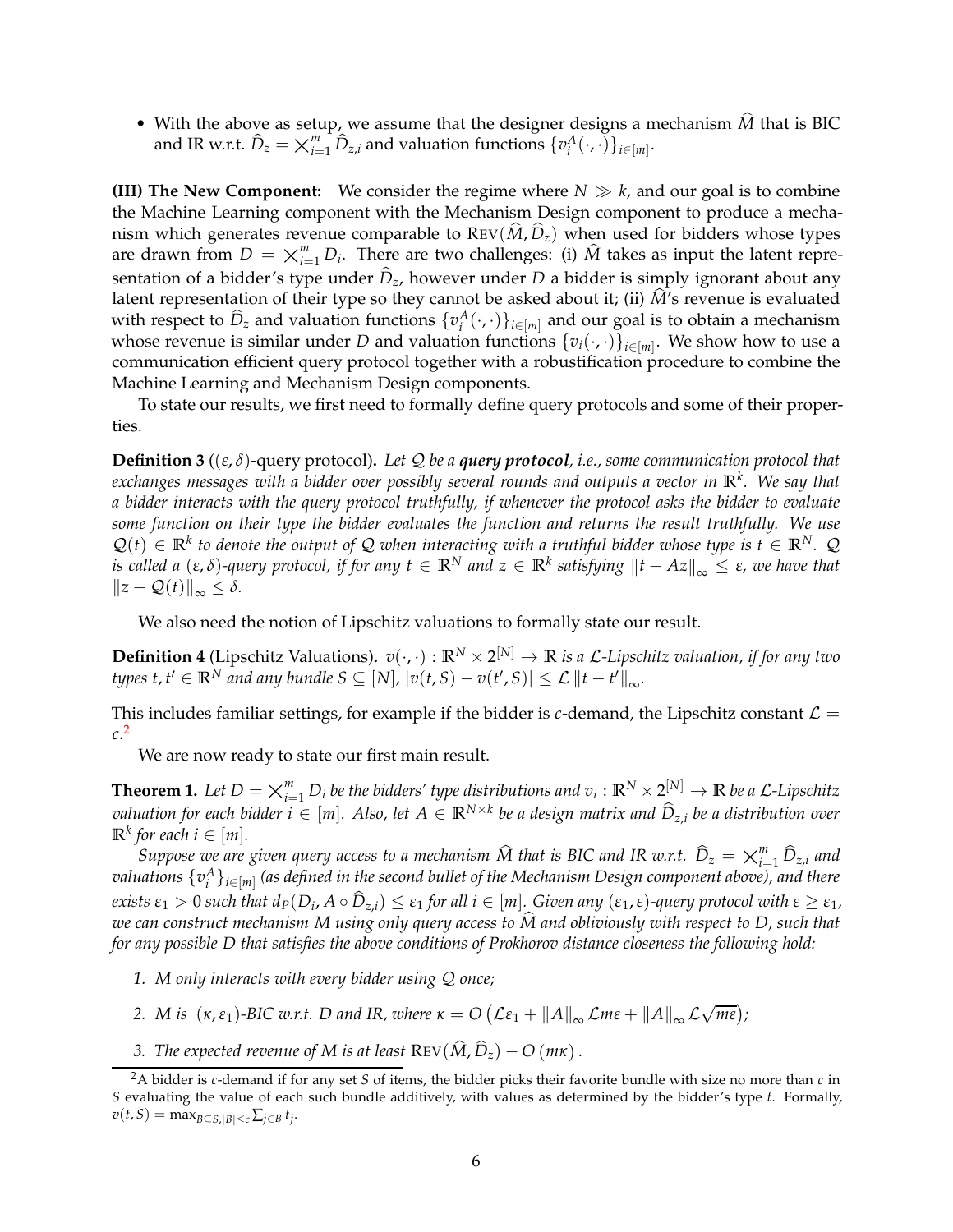**Remark 3.** *The mechanism M will be an indirect mechanism. We are slightly imprecise here to call the mechanism* (*κ*,*ε*1)*-BIC. Formally what we mean is that interacting with* Q truthfully *is a* (*κ*,*ε*1)*-weak approximate Bayes Nash equilibrium. We compute the expected revenue assuming all bidders interacting with ℚ truthfully. As we discussed in Remark [1,](#page-4-0) with an additional additive*  $\|A\|_∞$  *Lm<sup>2</sup>ε1 <i>loss in revenue, we can assume that only the* (1 − *δ*)*-fraction of types of each bidder who have no more than ε incentive to deviate from the Bayes Nash strategies interact with* Q *truthfully while the remaining δ fraction uses arbitrary strategies.*

<span id="page-7-1"></span>**Why isn't [\[7\]](#page-16-12) sufficient?** One may be tempted to prove Theorem [1](#page-6-0) using [\[7\]](#page-16-12). However, there are two subtle issues with this approach: (i) The violation of the incentive compatibility constraints and the revenue loss of the robustification process in [\[7\]](#page-16-12) depend linearly in *N*, rather than in  $||A||_{\infty}$ as in Theorem [1.](#page-6-0) Note that  $||A||_{\infty} = \max_{i \in [N]} \sum_{j=1}^{k} |A_{ij}|$ , which only depends on *k* and the largest value an archetype can have for a single item and thus could be significantly smaller than *N*. (ii) The robustification process involves sampling from the conditional distribution of  $A \circ D_{z,i}$  on an *N*-dimensional cube, which is equivalent to sampling from the conditional distribution of  $D_{z,i}$  on a set *S* whose image after the linear transformation *A* is the *N*-dimensional cube. However, *S* may be difficult to sample from if *A* is not a well-conditioned.

In the following lemma, we refine the robustification result in [\[7\]](#page-16-12) (Theorem 3 in that paper) and show that given an approximate distribution  $\tilde{F}$  in the latent space and a BIC and IR mechanism  $\hat{M}$  w.r.t.  $\hat{F}$ , we can *robustify*  $\hat{M}$  with *negligible revenue loss* so that it is an approximately BIC and exactly IR mechanism w.r.t. *F* for any distribution *F* that is within the *ε*-Prokhorov ball around *F*b. Importantly, we exploit the effective dimension of the matrix factorization model to replace the dependence on *N* with  $||A||_{\infty}$  in both the violation of the incentive compatibility constraints and the revenue loss. Additionally, we only need to be able to sample from the conditional distribution of *D*b*z*,*<sup>i</sup>* on a *k*-dimensional cube. We postpone the proof of Lemma [2](#page-7-0) to the Appendix [A.](#page-18-12)

<span id="page-7-0"></span>**Lemma 2.** Let  $A \in \mathbb{R}^{N \times k}$  be the design matrix. Suppose we are given a collection of distributions over *latent types*  $\{\widehat{F}_{z,i}\}_{i\in[m]}$ , where the support of each  $\widehat{F}_{z,i}$  lies in  $[0,1]^k$ , and a BIC and IR mechanism  $\widehat{M}$  $w.r.t. \ \widehat{F} = \bigtimes_{i=1}^{m}$  $\sum_{i=1}^{m} \widehat{F}_{z,i}$  and valuations  $\{v_i^A\}_{i \in [m]}$ , where each  $v_i$  is an  $\mathcal{L}$ -Lipschitz valuation. Let  $F = \times_{i=1}^{m}$ <br>which angle that d (F<sub>n</sub>  $\widehat{F}_i$ ) a c for all i a [m]. Given access to a commuting algorithm.  $\sum_{i=1}^m F_{z,i}$ *be any distribution such that*  $d_P(F_{z,i}, F_{z,i}) \leq \varepsilon$  *for all*  $i \in [m]$ *. Given access to a sampling algorithm*  $\mathcal{S}_i$  *for each*  $i \in [m]$ , where  $S_i(x, \delta)$  draws a sample from the conditional distribution of  $\hat{F}_{z,i}$  on the k-dimensional *cube*  $\times_{j\in[k]} [x_j, x_j + \delta)$ , we can construct a randomized mechanism M using only query access to M and<br>obligately suith recover to E, such that for any E satisfying the above conditions of Prokhoren distance *obliviously with respect to F, such that for any F satisfying the above conditions of Prokhorov distance closeness the following hold:*

- 1. M is  $\kappa$ -BIC and IR w.r.t. F and valuations  $\{v_i^A\}_{i\in[m]},$  where  $\kappa=O\left(\|A\|_\infty\mathcal{L}$ m $\epsilon+\|A\|_\infty\mathcal{L}\left(\delta+\frac{m\epsilon}{\delta}\right)\right)$ ;
- $2.$  *The expected revenue of*  $\widetilde{M}$  *is*  $\text{Rev}\left(\widetilde{M},F\right) \geq \text{Rev}(\widehat{M},\widehat{F}) O\left(m\kappa\right).$

Equipped with Lemma [2,](#page-7-0) we proceed to prove Theorem [1.](#page-6-0) *Proof of Theorem [1:](#page-6-0)* Consider the following mechanism:

Let  $t_i$  be bidder *i*'s type and  $z_i$  be a random variable distributed according to  $D_{z,i}$ . Since  $d_P(D_i, \widehat{D}_i) \leq \varepsilon_1$  $d_P(D_i, \widehat{D}_i) \leq \varepsilon_1$ , Lemma 1 guarantees a coupling between  $t_i$  and  $Az_i$  such that their  $\ell_{\infty}$  distance is more than  $ε_1$  with probability no more than  $ε_1$ . As  $Q$  is a  $(ε_1, ε)$ -query protocol, when  $t_i$  and  $Az_i$ are not  $\varepsilon_1$  away, we have  $\|\mathcal{Q}(t_i) - z_i\|_{\infty} \leq \varepsilon$ . Hence, there exists a coupling between  $\mathcal{Q}(t_i)$  and *z*<sub>*i*</sub> so that their  $\ell_{\infty}$  distance is more than *ε* with probability no more than *ε* (recall  $\epsilon_1 \leq \epsilon$ ). If we choose  $F_{z,i}$  to be the distribution of  $\mathcal{Q}(t_i)$ ,  $\hat{F}_{z,i}$  to be  $\hat{D}_{z,i}$ , and  $\delta$  to be  $\sqrt{m\epsilon}$ , Lemma [2](#page-7-0) states that  $\tilde{M}$ is a  $O\left(\frac{||A||_{\infty}}{\mathcal{L}m\epsilon} + \frac{||A||_{\infty}}{\mathcal{L}\sqrt{m\epsilon}}\right)$ -BIC mechanism if bidder *i* has valuation  $v_i^A(\cdot)$  and type  $\mathcal{Q}(t_i)$ .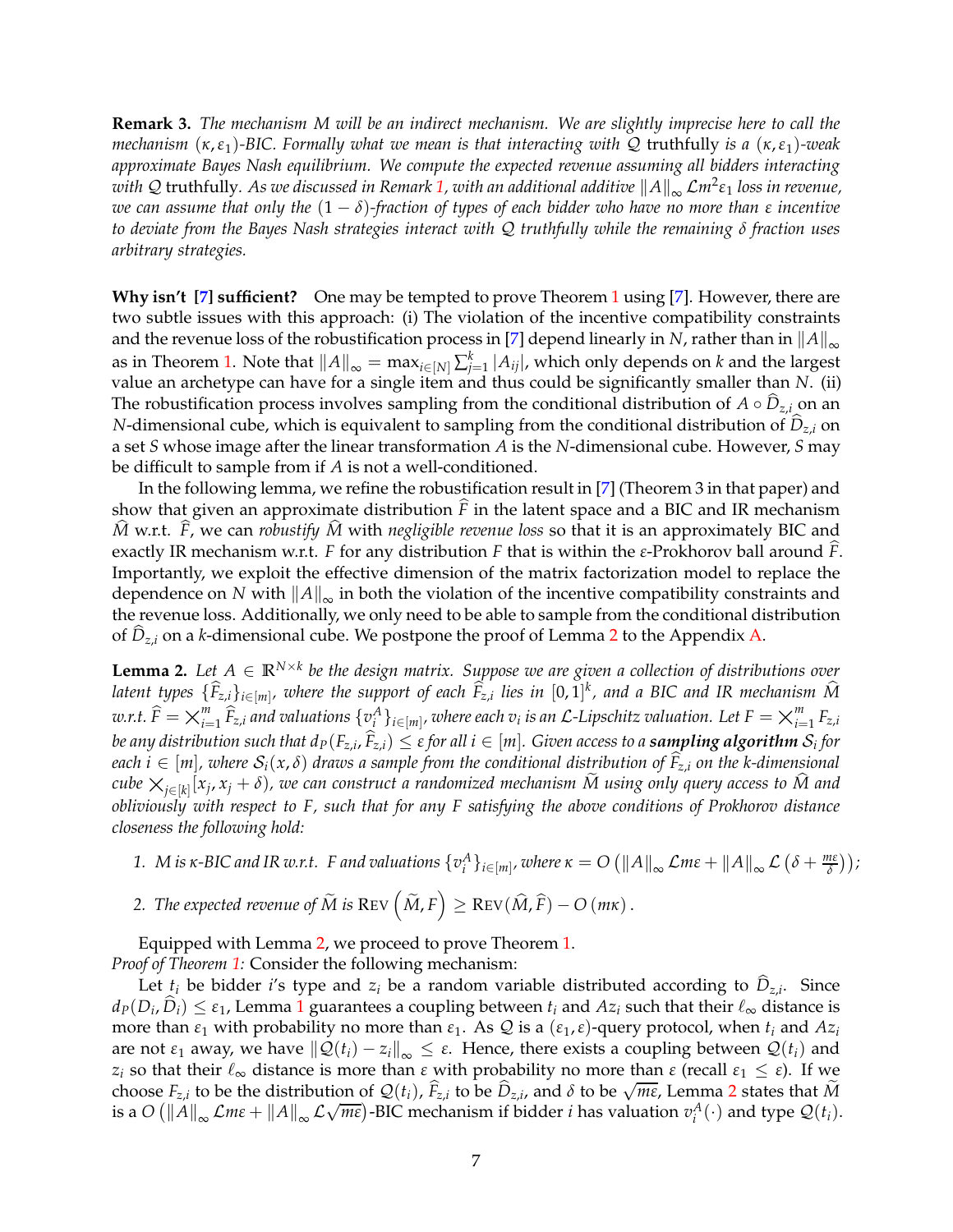#### **Algorithm 1** Query-based Indirect Mechanism *M*

- 1: Construct mechanism *M* using Lemma [2](#page-7-0) by choosing  $F_{z,i}$  to be  $D_{z,i}$  for each  $i \in [m]$  and  $\delta$  to be √ *mε*.
- 2: Query each agent *i* using Q. Let  $\mathcal{Q}(b_i)$  be the output after interacting with bidder *i*. (For any possible output produced by  $Q$ , there exists a type  $b \in \mathbb{R}^N$ , so this is w.l.o.g..)
- 3: Execute mechanism *M* on bid profile  $(Q(b_1), \ldots, Q(b_m))$ .

Consider two cases: (a) When  $||t_i - Az_i||_{\infty} \leq \varepsilon_1$ , then  $||t_i - AQ(t_i)||_{\infty} \leq \varepsilon_1 + ||A||_{\infty} \varepsilon$ . Since  $v_i(\cdot)$ is  $\mathcal{L}\text{-Lipschitz}$ , deviating from interacting with  $\mathcal{Q}$  truthfully can increase the expected utility by at  $\frac{1}{\pi}$  most  $O\left(\mathcal{L}\epsilon_1 + \|A\|_{\infty} \mathcal{L} \pi \epsilon + \|A\|_{\infty} \mathcal{L} \sqrt{m\epsilon}\right)$ . (b) When  $\|t_i - Az_i\|_{\infty} > \epsilon_1$ , the bidder may substantially improve their expected utility by deviating. Luckily, such case happens with probability no more than  $\varepsilon_1$ .  $\Box$ 

<span id="page-8-0"></span>In Theorem [2,](#page-8-1) we show how to obtain  $(\varepsilon, \delta)$ -queries under various settings. We further assume that the bidders' valuations are all constrained-additive.

**Definition 5** (Constrained-Additive valuation). *A valuation function*  $v : \mathbb{R}^N \times 2^{[N]} \to \mathbb{R}$  *is con* $s$ trained additive if  $v(t,S) = \max_{T \in \mathcal{I} \cap 2^S} \sum_{j \in T} (\mu_j+t_j)$ , where  $\mathcal I$  is a downward-closed set system, and  $\mu = (\mu_1, \dots, \mu_N)$  *is a fixed vector.*<sup>[3](#page-8-2)</sup> For example, unit-demand valuation is when  $\mathcal I$  includes all subsets *with size no more than* 1*. If all elements of* I *have size no more than* L*, then v is a* L*-Lipschitz valuation.*

<span id="page-8-1"></span>**Theorem 2.** Let all bidders' valuations be constrained-additive. We consider queries of the form:  $e_j^T t \geqq p$ , *where e<sup>j</sup> is the j-th standard unit vector in* **R***N. The query simply asks whether the bidder is willing to pay at least p* + *µ<sup>j</sup> for winning item j. The bidder provides a* Yes/No *answer. We obtain communicationally efficient protocols in the following settings:*

- **Deterministic Structure:** If  $A<sup>T</sup>$  can be expressed as  $[C<sup>T</sup>H<sup>T</sup>]\Pi<sub>N</sub>$ , where  $\Pi<sub>N</sub> \in \mathbb{R}<sup>N</sup>$  is a permutation *matrix, H is an arbitrary* (*<sup>N</sup>* <sup>−</sup> *<sup>k</sup>*) <sup>×</sup> *k matrix, and C* <sup>∈</sup> **<sup>R</sup>***k*×*<sup>k</sup> is diagonally dominant both by rows and by columns. This is a relaxation of the well-known separability assumption by Donoho and Stodden [\[26\]](#page-17-13), that is,*  $A^T$  *can be expressed as*  $[I_k H^T]\Pi_N$ *, where*  $I_k$  *is the k-dimensional identity* matrix. Let  $\alpha = \min_{i \in [k]} (|C_{ii}| - \sum_{j \neq i} |C_{ij}|)$  and  $\beta = \min_{j \in [k]} (|C_{jj}| - \sum_{i \neq j} |C_{ij}|)$ . We have a  $\left(\varepsilon, \frac{4 \cdot \max_{j \in [k]} C_{jj}}{\alpha \beta} \cdot \varepsilon\right)$ -query protocol using  $O\left(k \cdot \log\left(\frac{\|A\|_{\infty}}{\varepsilon}\right)\right)$  queries for any  $\varepsilon > 0$ .
- *Ex-ante Analysis: If A is generated from a distribution, where each archetype is an independent copy of a N-dimensional random vector θ.*
	- **–** *Multivariate Gaussian Distributions: θ is distributed according to a multivariate Gaussian distribution*  $\mathcal{N}(0,\Sigma)$ *. If there exists a subset*  $S \subseteq [N]$  *such that*  $\frac{\text{Tr}(\Sigma_S)}{\rho(\Sigma_S)} > 64k$ *, where*  $\Sigma_S =$  $\mathbb{E}[\theta_S \theta_S^T]$  is the covariance matrix for items in S and  $\rho(\Sigma_S)$  is the largest eigenvalue of  $\Sigma_S$ ,<sup>[4](#page-8-3)</sup> then with probability at least  $1-2\exp\left(-\frac{\text{Tr}(\Sigma_S)}{16 \cdot \rho(\Sigma_S)}\right)$ <sup>16</sup>·*ρ*(Σ*S*)  $\int$ , we have a  $\left(\varepsilon, \frac{64\sqrt{|S|k}}{\sqrt{\text{Tr}(\Sigma_S)}} \cdot \varepsilon\right)$ Ī *-query protocol*  $u$ sing  $O\left(|S|\cdot \log\left(\frac{\|A\|_\infty}{\varepsilon}\right)\right)$  queries for any  $\varepsilon>0.$  Note that when the entries of  $\theta$  are i.i.d., *any S with size at least* 64*k satisfies the condition.*

<sup>&</sup>lt;sup>3</sup>One can interpret *µ* as the common based values for the items that are shared among all types.

<span id="page-8-3"></span><span id="page-8-2"></span> $^{4}\theta_{S}$  is the  $|S|$ -dimensional vector that contains all  $\theta_{i}$  with  $i \in S$ .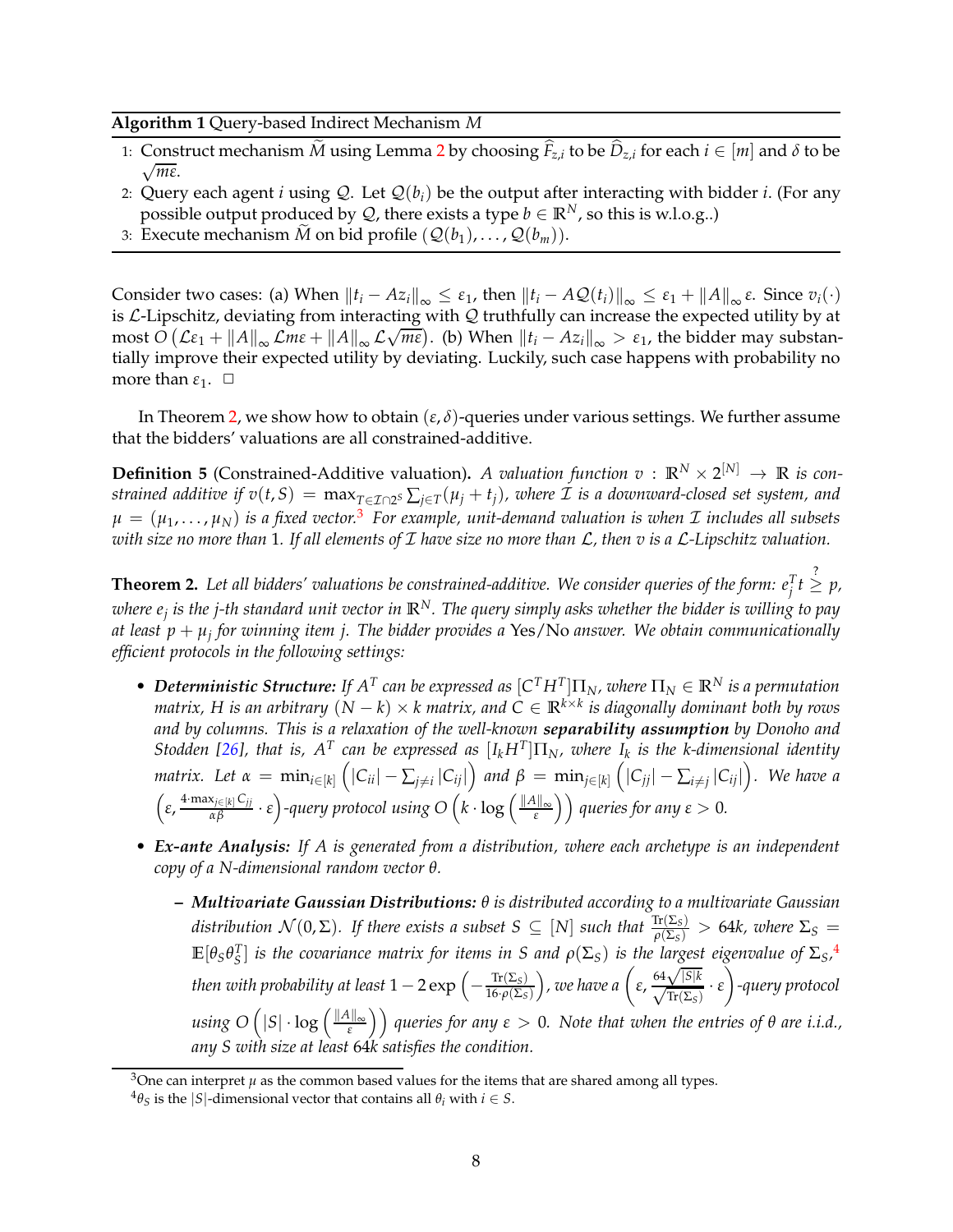**–** *Bounded Distributions with Weak Dependence: Let θ<sup>i</sup> be supported on* [−*c*, *c*] *and has mean* 0 *for each*  $i \in [N]$ *. If there exists a subset*  $S \subseteq [N]$  *such that*  $\|\text{INF}(\theta_S)\|_2 < 1$ *, and*  $\sum_{i \in S} v_i^2 > \frac{16c^2k\sqrt{|S|}}{1 - ||\text{INF}(\theta_S)||}$  $\frac{16c^{2}K\sqrt{|S|}}{1-\|\text{INF}(\theta_{S})\|_{2}}$ , where  $v_i^2 := \text{Var}[\theta_i]$ , then with probability at least  $1-2\exp\left(-\frac{(1-\|\text{INF}(\theta_S)\|_2)\cdot(\sum_{i\in S}v_i^2)^2}{64c^4k|S|}\right)$ 64*c* <sup>4</sup>*k*|*S*| *)*, we have a  $\left(\varepsilon, \frac{64\sqrt{|S|k}}{\sqrt{\sum_{i \in S} v_i^2}} \cdot \varepsilon\right)$  $\setminus$ *-query protocol using*  $O\left(|S|\cdot \log\left(\frac{\|A\|_\infty}{\varepsilon}\right)\right)$  queries for any  $\varepsilon>0$ . Note that when the entries of  $\theta$  are independent,  $\|\text{INF}(\theta_{\mathcal{S}})\|_2 = 0$  *for any set S. If each*  $\theta_i$  *has variance*  $\Omega(c^2)$ *, then any set with size at least*  $\alpha k^2$ *suffices for some absolute constant α.*

**Remark 4.** *In the ex-ante analysis, the success probabilities depend on the parameters of the distributions, but note that they are both at least*  $1 - 2 \exp(-4k)$ *.* 

<span id="page-9-0"></span>Before we prove Theorem [2,](#page-8-1) we combine it with Theorem [1](#page-6-0) to derive results for a few concrete settings.

**Proposition [1](#page-6-0).** *Under the same setting as in Theorem 1 with the extra assumption that every valuation*  $v_i$ *is constrained-additive, we can construct mechanism M using only query access to the given mechanism M* and oblivious to the true type distribution D, such that for any possible D, M is  $(\eta, \varepsilon_1)$ -BIC and IR,  $\omega$  *kere*  $\eta = O\left(\mathcal{L}\varepsilon_1 + \|A\|_\infty \mathcal{L} m f(\varepsilon_1) + \|A\|_\infty \mathcal{L} \sqrt{m f(\varepsilon_1)}\right)$ , and has revenue at least  $\text{Rev}(\widehat{M}, \widehat{D}_z) - \widehat{D}_z$  $O\left(\|A\|_{\infty} \mathcal{L}m^2 f(\varepsilon_1) + \|A\|_{\infty} \mathcal{L}m^{3/2} f(\varepsilon_1)^{1/2}\right)$ . Recall that  $\varepsilon_1$  satisfies  $d_P(D_i, A \circ \widehat{D}_{z,i}) \leq \varepsilon_1$  for all  $i \in$ [*m*]*. We compute the function f*(·) *and the number of queries for the following three concrete settings (one for each of the three assumptions in Theorem [2\)](#page-8-1).*

- <span id="page-9-3"></span>*1. Deterministic Structure: Separability. If the design matrix A satisfies the separability assump* $t$  *ton by Donoho and Stodden [\[26\]](#page-17-13), that is,*  $A^T$  *can be expressed as*  $[I_kH^T]\Pi_N$ *, where*  $\Pi_N\in\mathbb{R}^N$  *is a permutation matrix, f*(*ε*1) = 4*ε*<sup>1</sup> *for all ε* > 0*. The number of queries each bidder needs to answer is*  $O\left(k\cdot \log\left(\frac{\|A\|_{\infty}}{\varepsilon_1}\right)\right).$
- *2. Multivariate Gaussian Distributions: Well-Conditioned Covariance Matrix. Let A be generated from a distribution, where each archetype is an independent draw from a N-dimensional normal distribution*  $\mathcal{N}(0, \Sigma)$ *. Let*  $\kappa(\Sigma)$  *be the condition number of*  $\Sigma$ <sup>[5](#page-9-1)</sup> *For any set S* with size 64 $\kappa(\Sigma)$ *k*, if we query each bidder about items in S, with probability at least  $1 - 2 \exp(-4k)$ ,  $f(\varepsilon_1) =$ *O*  $\left(\frac{k\sqrt{\kappa(\Sigma)}}{\sqrt{\text{Tr}(\Sigma_S)}} \cdot \varepsilon_1\right)$ *)*, and each bidder needs to answer  $O\left(\kappa(\Sigma)k \cdot \log\left(\frac{\|A\|_{\infty}}{\varepsilon_1}\right)\right)$  queries.
- *3. Weak Dependence: Sufficient Variance per Item. Let A be generated from a distribution, where each archetype is an independent copy of an N-dimensional random vector*  $\theta$ *. Assuming (i)*  $\|\text{INF}(\theta)\|_{2} <$ 1, (*ii*)  $\theta_i$  lies in  $[-c, c]$ , and (*iii*)  $\text{Var}[\theta_i] \ge a^2$  for each  $i \in [N]$ , then for any set S with size  $256c^4k^2$  $\frac{256c^4k^2}{a^4(1-\|INF(\theta)\|_2)^2}$ , if we query each bidder about items in S, with probability at least  $1-2\exp(-4k)$ ,  $f(\varepsilon_1) = O\left(\frac{\sqrt{k}}{a}\right)$  $\sqrt{\frac{k}{a}} \cdot \varepsilon_1$  ) and each bidder needs to answer O  $\Big(\frac{c^4 k^2}{a^4 (1 - \|INF\|)}\Big)$  $\frac{c^4k^2}{a^4(1-||INF(\theta)||_2)^2}$  · log  $\left(\frac{||A||_∞}{ε₁}$ *queries.*[6](#page-9-2)

*Proof.* The results in the first and last setting follows directly from Theorem [2.](#page-8-1) For the second setting, notice that by the eigenvalue interlacing theorem,  $\kappa(\Sigma_S) \leq \kappa(\Sigma)$ , as  $\Sigma_S$  is a principal  $\frac{\text{submatrix of } \Sigma. \text{ Therefore, } \frac{\text{Tr}(\Sigma_S)}{\rho(\Sigma_S)} \ge \frac{|S|}{\kappa(\Sigma_S)} \ge 64k. \text{ Now, the result follows from Theorem 2.}$  $\frac{\text{submatrix of } \Sigma. \text{ Therefore, } \frac{\text{Tr}(\Sigma_S)}{\rho(\Sigma_S)} \ge \frac{|S|}{\kappa(\Sigma_S)} \ge 64k. \text{ Now, the result follows from Theorem 2.}$  $\frac{\text{submatrix of } \Sigma. \text{ Therefore, } \frac{\text{Tr}(\Sigma_S)}{\rho(\Sigma_S)} \ge \frac{|S|}{\kappa(\Sigma_S)} \ge 64k. \text{ Now, the result follows from Theorem 2.}$  $\Box$ 

<span id="page-9-1"></span><sup>&</sup>lt;sup>5</sup>Σ is well-conditioned if *κ*(Σ) is small. When  $\Sigma = I_N$ , *κ*(Σ) = 1.

<span id="page-9-2"></span> $^6$ Clearly, we can weaken condition (i),(ii) and (iii). The result still holds if we can find a set *S*, so that for vector  $\theta_S$ , condition (i), (ii), and (iii) hold, and  $|S|$  is at least  $\frac{256c^4k^2}{a^4(1-11)NF(6)}$  $\frac{256c^4k^2}{a^4(1-\|INF(\theta_S)\|_2)^2}$ .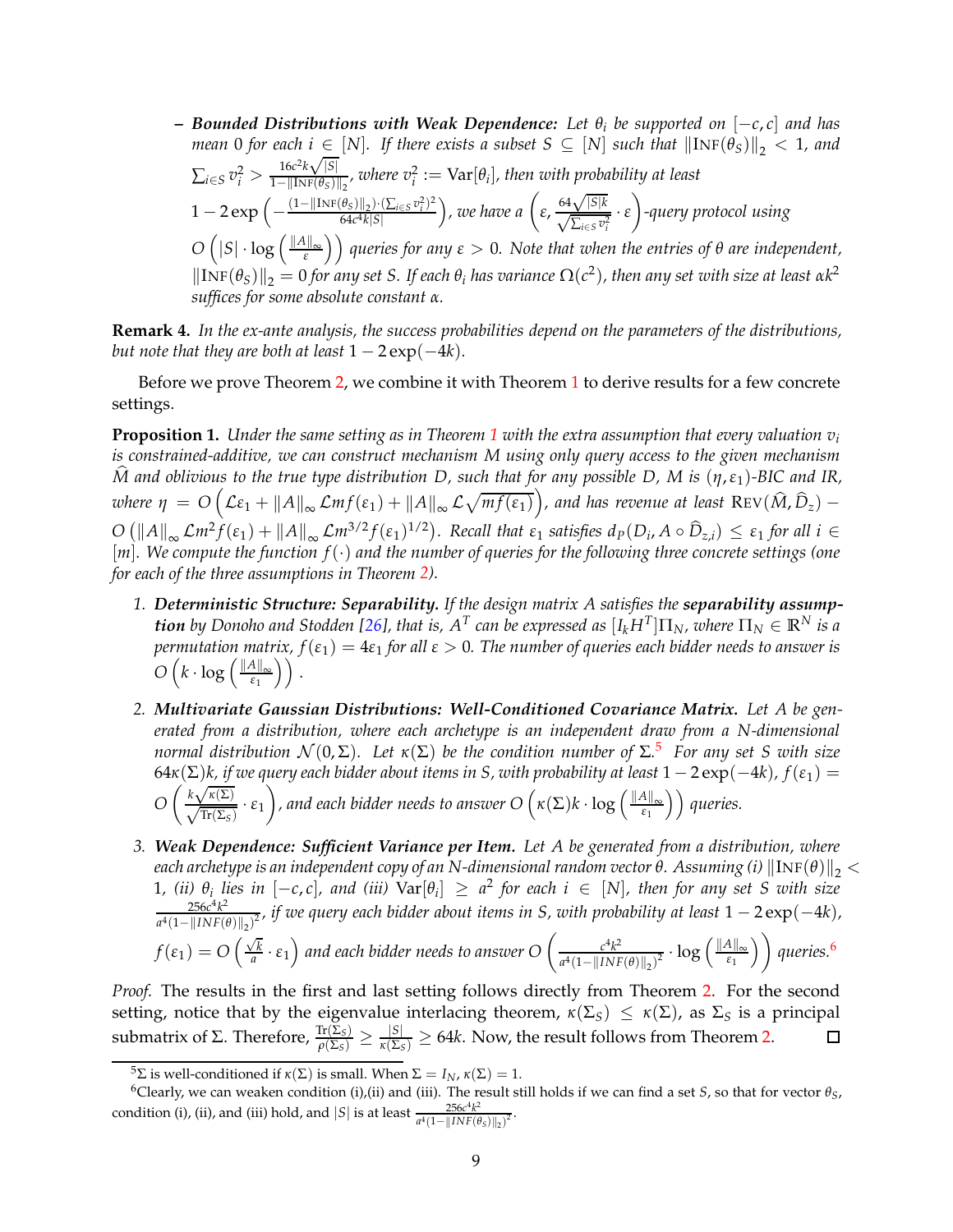*Proof of Theorem [2:](#page-8-1)* Instead of directly studying the query complexity under our query model. We first consider the query complexity under a seemingly stronger query model, where we directly query the bidder about their value of  $e_j^T t$ , and their answer will be within  $e_j^T t \pm \eta$  for some  $\eta > 0$ . We refer to this type of queries as noisy value queries. Since for each item *j,*  $|e_j^T A z| \leq \|A\|_{\infty}$ for all  $z \in [0,1]^k$  and we only care about types in  $\mathbb{R}^N$  that are close to some  $Az$ , we can use our queries to perform binary search on *p* to simulate noisy value queries. In particular, we only need  $\log ||A||_{\infty} + \log 1/\eta + \log 1/\varepsilon$  many queries to simulate one noisy value queries. From now on, the plan is to first investigate the query complexity for noisy value queries, then convert the result to query complexity in the original model.

We first fix the notation. Let  $\ell$  be the number of noisy value queries, and  $Q \in \mathbb{R}^{\ell \times N}$  be the query matrix, where, each row of Q is a standard unit vector. We use  $\hat{y} \in \mathbb{R}^{\ell}$  to denote the bidder's answers to the queries and  $y \in \mathbb{R}^l$  to true answers to the queries. Note that  $||\hat{y} - y||_{\infty} \leq \eta$ . Given *y*̂, we solve the following least squares problem:  $\min_{z \in \mathbb{R}^k} ||QAz - \hat{y}||_2^2$ 2 .

The problem has a closed form solution:  $\hat{z} = (A^T Q^T Q A)^{-1} A^T Q^T \hat{y}$ . Let  $B := QA$ , and  $z(t) \in$ **R**<sup>*k*</sup> be a vector that satisfies  $||t − Az(t)||_{\infty}$  ≤ *ε*. We are interested in upper bounding  $||\hat{z} − z(t)||_{\infty}$ . Note that

$$
\hat{z} - z(t) = (B^T B)^{-1} B^T (\hat{y} - Bz(t))
$$
  
=  $(B^T B)^{-1} B^T ((\hat{y} - y) + (y - Bz(t)))$   
=  $(B^T B)^{-1} B^T (\hat{y} - y) + (B^T B)^{-1} B^T Q (t - Az(t))$ 

Since the rows of *Q* are all standard unit vectors,  $||Q||_{\infty} = 1$ .

$$
\begin{aligned} \|\hat{z} - z(t)\|_{\infty} &\leq \left\| (B^T B)^{-1} B^T (\hat{y} - y) \right\|_{\infty} + \left\| (B^T B)^{-1} B^T Q (t - Az(t)) \right\|_{\infty} \\ &\leq \left\| (B^T B)^{-1} \right\|_{\infty} \left\| B^T \right\|_{\infty} (\eta + \|Q(t - Az(t))\|_{\infty}) \\ &\leq \left\| (B^T B)^{-1} \right\|_{\infty} \left\| B^T \right\|_{\infty} (\eta + \varepsilon). \end{aligned}
$$

Next, we bound  $\left\| (B^TB)^{-1} \right\|_\infty \left\| B^T \right\|_\infty$  under the different assumptions.

<span id="page-10-0"></span>**Deterministic Structure:** We choose  $\ell = k$  and *Q* so that  $QA = B = C$ . Since *C* is diagonally dominant, *C* is non-singular, and  $(C^TC)^{-1} = C^{-1}(C^T)^{-1}$ .

**Lemma 3** (Adapted from Theorem 1 and Corollary 1 of [\[45\]](#page-18-13)). *If a matrix*  $U \in \mathbb{R}^{n \times n}$  *is diagonally dom*inant both by rows and by columns, and  $\alpha=\min_{i\in[n]}\left(|U_{ii}|-\sum_{j\neq i}|U_{ij}|\right)$  and  $\beta=\min_{j\in[n]}\left(|U_{jj}|-\sum_{i\neq j}|U_{ij}|\right)$ ,  $\|U^{-1}\|_{\infty} \leq 1/\alpha$  and  $\|(U^{T})^{-1}\|_{\infty} \leq 1/\beta$ .

By Lemma [3,](#page-10-0)  $\left\|(C^TC)^{-1}\right\|_\infty\left\|C^T\right\|_\infty\leq \frac{\|C^T\|_\infty}{\alpha\beta}.$  Note that  $\left\|C^T\right\|_\infty=\max_{j\in[k]}\sum_{i\in[k]}|C_{ij}|\leq 2\max_{j\in[k]}C_{jj}.$ The last inequality is because *C* is diagonally dominant by columns. To sum up, if we choose *Q* so that  $QA = C$ ,

$$
\|\hat{z}-z(t)\|_{\infty}\leq \frac{(\varepsilon+\eta)\cdot\|C^T\|_{\infty}}{\alpha\beta}\leq \frac{2(\varepsilon+\eta)\cdot \max_{j\in[k]}C_{jj}}{\alpha\beta}.
$$

**Ex-ante Analysis:** Since  $||(B^TB)^{-1}||_{\infty} \le$  $\sqrt{k}$   $\|(B^TB)^{-1}\|_2$  and  $\|B^T\|_{\infty} \le$  $\sqrt{\ell}$  ||  $B$ ||<sub>2</sub>,

$$
\|\hat{z} - z(t)\|_{\infty} \le \frac{\sqrt{\ell k} \cdot \sigma_{max}(B)}{\sigma_{min}(B)^2} \cdot (\eta + \varepsilon),
$$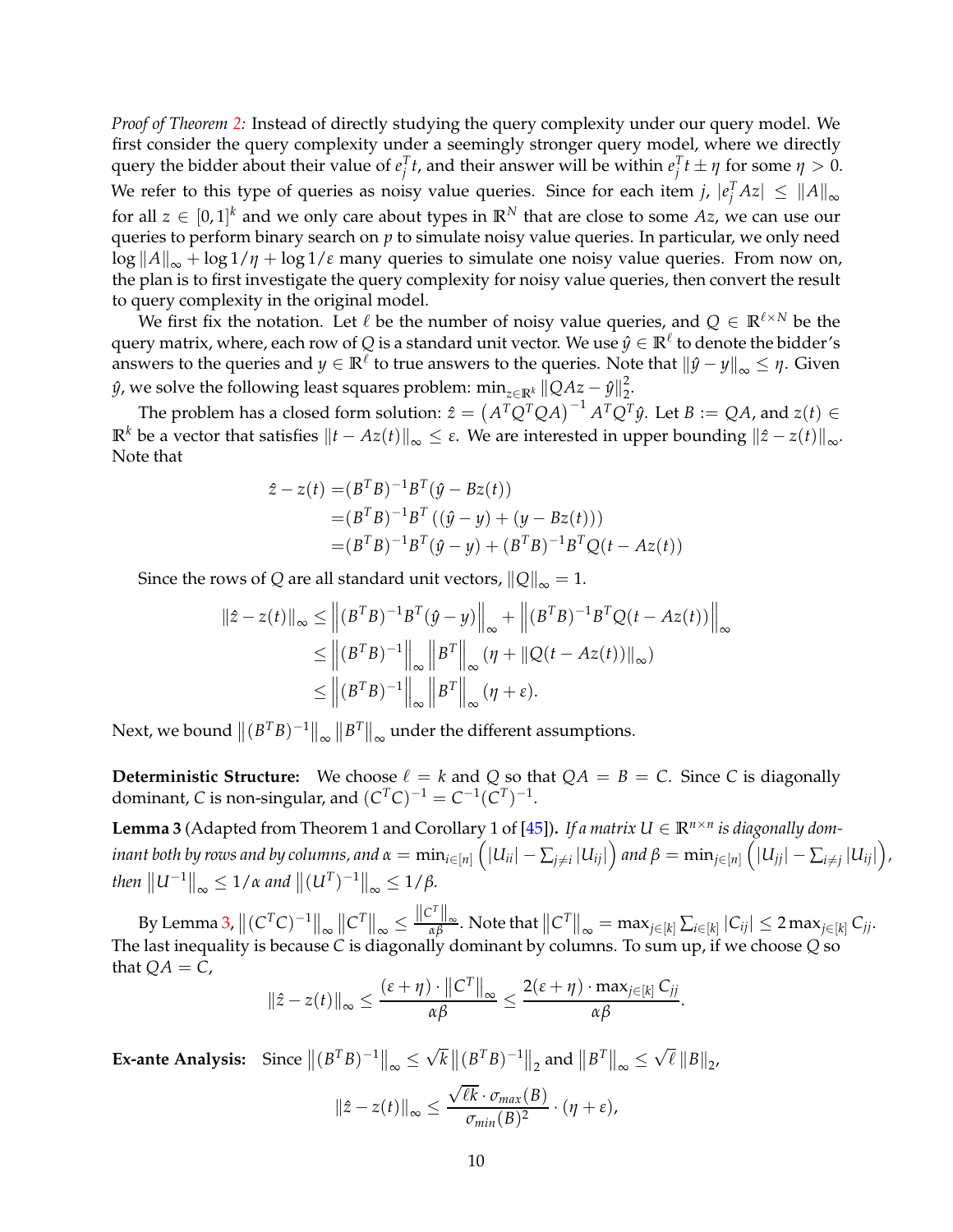where  $\sigma_{max}(B)$  (or  $\sigma_{min}(B)$ ) is *B*'s largest (or smallest) singular value.

**Multivariate Gaussian distribution:** When *θ* is distributed according to a multivariate Gaussian distribution, we choose  $\ell = |S|$  and Q so that each row corresponding to an  $e_i$  with  $j \in S$ . Now, *B* is a  $\ell \times k$  random matrix where each column is an independent copy of  $\theta_S$ . We use Lemma [4](#page-11-0) to bound *B*'s largest singular value  $\sigma_{max}(B)$  and smallest singular value  $\sigma_{min}(B)$ . The proof of Lemma [4](#page-11-0) is postponed to Section [4.1.](#page-12-0)

<span id="page-11-0"></span>**Lemma 4.** *[Concentration of Singular Values under multivariate Gaussian distributions]* Let  $U = [X^{(1)}, \ldots, X^{(n)}]$  be a m  $\times$  n random matrix, where each column of  $U$  is an independent copy of a m*dimensional random vector X distributed according to a multivariate Gaussian distribution* N (0, <sup>Λ</sup>*TD*Λ)*. In particular,*  $\Lambda \in \mathbb{R}^{m \times m}$  *is an orthonormal matrix, and*  $D \in \mathbb{R}^{m \times m}$  *is a diagonal matrix. We have*  $\sigma_{max}(U) \leq 2\sqrt{\text{Tr}(D)}$  and  $\sigma_{min}(U) \geq 0$  $\sqrt{\text{Tr}(D)}$  $\frac{\widetilde{\text{tr}(D)}}{4}$ , with probability at least  $1-2\exp\left(-\frac{\text{Tr}(D)}{8\cdot d_{max}}\right)$  $\frac{\text{Tr}(D)}{8\cdot d_{max}} + 4n$ ), where *dmax is the largest entry in D.*

 $\frac{\text{Tr}(\Sigma_S)}{\rho(\Sigma_S)}>64k$ , by Lemma [4,](#page-11-0)  $\sigma_{max}(B)\leq 2\sqrt{\text{Tr}(\Sigma_S)}$  and  $\sigma_{min}(B)\geq \sqrt{\text{Tr}(\Sigma_S)}/4$  with probability at least 1 – 2 exp  $\left(-\frac{\text{Tr}(\Sigma_S)}{16 \cdot \rho(\Sigma_S)}\right)$ <sup>16</sup>·*ρ*(Σ*S*)  $\left( \frac{1}{2} \right)$  ≥ 1 − 2 exp(-4*k*). Hence,  $||z - z(t)||_{\infty}$  ≤  $\frac{32\sqrt{|S|k}}{\sqrt{\text{Tr}(\Sigma_S)}} \cdot (\eta + \varepsilon)$  with probability at least 1 − 2 exp  $\left(-\frac{\text{Tr}(\Sigma_S)}{16 \cdot \rho(\Sigma_S)}\right)$ <sup>16</sup>·*ρ*(Σ*S*) .

**Weakly Dependent Distributions:** When the coordinates of  $\theta_S$  are weakly dependent, i.e.,  $\|\text{INF}(\theta_S)\|_{2}$  < 1, we choose  $\ell = |S|$  and Q so that each row corresponding to an  $e_j$  with  $j \in S$ . Now, B is a  $\ell \times k$ random matrix where each column is an independent copy of *θS*. We use Lemma [5](#page-11-1) to bound *B*'s largest singular value  $\sigma_{max}(B)$  and smallest singular value  $\sigma_{min}(B)$ . The proof of Lemma [5](#page-11-1) is postponed to Section [4.2.](#page-14-0)

#### <span id="page-11-1"></span>**Lemma 5.** *[Concentration of Singular Values under Weak Dependence]*

Let  $U = [X^{(1)},...,X^{(n)}]$  be a  $m \times n$  random matrix, where each column of U is an independent copy *of a m-dimensional random vector X. We assume that the coordinates of X are weakly dependent, i.e.,*  $\frac{\left\Vert \text{INF}(X) \right\Vert_2}{\left\Vert \sum_{x \in \mathbb{Z}^2} \mathbb{E} \left[ N_e \right] \text{ large } \sigma}$  (*II*)  $\leq 2\pi$  and  $\sigma_x$  (*II*)  $\geq v$  *z*yith probability at least 1 a 2 over (*ii*) *. Let v* =  $\sum_{i \in [m]} v_i^2$ . We have  $\sigma_{max}(U) \leq 2v$  and  $\sigma_{min}(U) \geq \frac{v}{4}$ , with probability at least  $1-2\exp\left(-\frac{(1-\|\text{INF}(X)\|_2)v^4}{32c^4nm}\right)$  $\frac{\text{INF}(X)\|_2)v^4}{32c^4nm}+4n$ .

Since  $\sum_{i \in S} v_i^2 > \frac{16c^2k\sqrt{|S|}}{1 - ||\text{INF}(\theta_S)||}$  $\frac{16c^2k\sqrt{|S|}}{1-||\text{INF}(\theta_S)||_2}$ , by Lemma [5,](#page-11-1) we have  $\sigma_{max}(B)$  ≤ 2 $\sqrt{\sum_{i \in S} v_i^2}$  and  $\sigma_{min}(B)$  ≥  $\sqrt{\sum_{i \in S} v_i^2}$  /4 with probability at least 1 − 2 exp  $\left(-\frac{(1-\|\text{INF}(\theta_S)\|_2)\cdot(\sum_{i \in S} v_i^2)^2}{64c^4k|S|}\right)$ 64*c* <sup>4</sup>*k*|*S*|  $\Big) \geq 1 - 2 \exp(-4k)$ . Therefore,  $||\hat{z} - z(t)||_{\infty} \leq$  $\frac{32\sqrt{|S|k}}{\sqrt{\sum_{i\in S}v_i^2}} \cdot (\eta + \varepsilon)$  with probability at least  $1 - 2 \exp\left(-\frac{(1 - ||\text{INF}(\theta_S)||_2) \cdot (\sum_{i\in S} v_i^2)^2}{64c^4k|S|}\right)$ 64*c* <sup>4</sup>*k*|*S*| .

### **Query Complexity in Different Models:** We set *η* to be *ε*.

- **Deterministic structure:** we have a  $\left(\varepsilon, \frac{4 \cdot \max_{j \in [k]} C_{jj}}{\alpha \beta} \cdot \varepsilon\right)$ -query protocol using  $k(\log ||A||_{\infty} +$  $2\log(1/\epsilon)$ ) queries.
- Multivariate Gaussian distributions: with probability at least 1 2 exp  $\left(-\frac{\text{Tr}(\Sigma_S)}{16 \cdot \rho(\Sigma_S)}\right)$ <sup>16</sup>·*ρ*(Σ*S*) (no less than  $1 - 2 \exp(-4k)$  by our choice of *S*), we have a  $\left(\varepsilon, \frac{64\sqrt{|S|k}}{\sqrt{\text{Tr}(\Sigma_S)}} \cdot \varepsilon\right)$  $\setminus$ -query protocol using  $|S|(\log ||A||_{\infty} + 2 \log(1/\varepsilon))$  queries.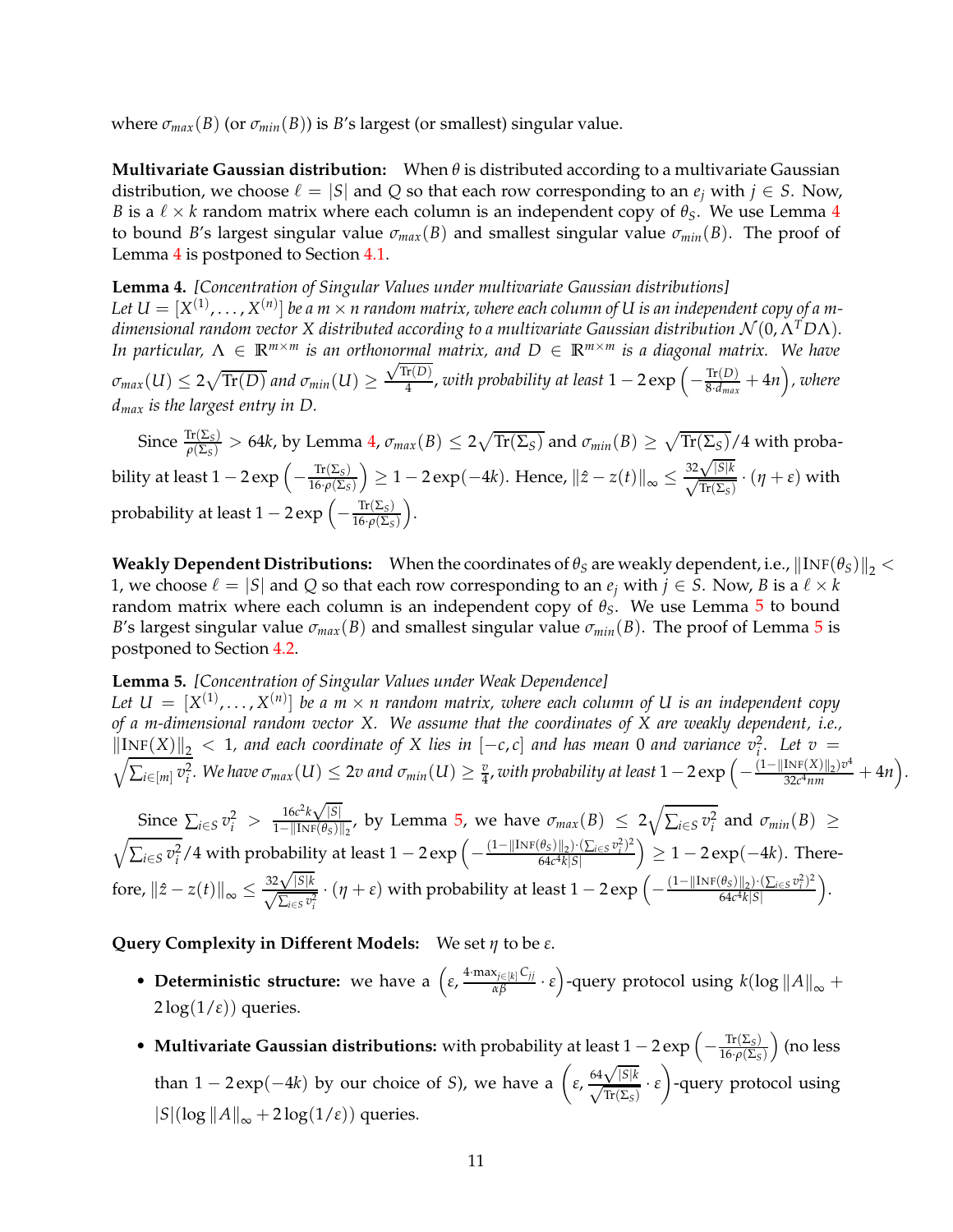• Weakly dependent distributions: with probability at least  $1-2\exp\left(-\frac{(1-\|\text{INF}(\theta_S)\|_2)\cdot(\sum_{i\in S}v_i^2)^2}{64c^4k|S|}\right)$ 64*c* <sup>4</sup>*k*|*S*|  $\overline{ }$ (no less than  $1 - 2 \exp(-4k)$  by our choice of *S*), we have a  $\left(\varepsilon, \frac{64\sqrt{|S|k}}{\sqrt{\sum_{i \in S} v_i^2}} \cdot \varepsilon\right)$  $\overline{ }$ -query protocol using  $|S|(\log ||A||_{\infty} + 2 \log(1/\varepsilon))$  queries.

 $\Box$ 

## **4 Bounding the Largest and Smallest Singular Values**

We prove both Lemma [4](#page-11-0) and [5](#page-11-1) using an *ε*-net argument. We first state a lemma that says that for any matrix *M*, if we can bound the maximum value of  $||Mx||_2$  over all points *x* in the *ε*-net, then we also bound the largest and smallest singular values of *M*.

<span id="page-12-1"></span>**Lemma 6** (Adapted from [\[41\]](#page-18-14)). *For any*  $\varepsilon < 1$ , there exists an  $\varepsilon$ -net  $K \subseteq S^{n-1}$ , *i.e.*,  $\forall x \in S^{n-1}$   $\exists y \in S^{n-1}$  $\mathcal{K}$   $\|x - y\|_2 < \varepsilon$ , such that  $|\mathcal{K}| \leq (3/\varepsilon)^n$ . For any matrix  $M \in \mathbb{R}^{m \times n}$ , let  $a = \max_{x \in \mathcal{K}} \|Mx\|_2$  and  $b = min_{x \in \mathcal{K}} ||Mx||_2$ , then  $\sigma_{max}(M) \leq \frac{a}{1-\varepsilon}$  and  $\sigma_{min}(M) \geq b - \frac{\varepsilon}{1-\varepsilon} \cdot a$ .

*Proof of Lemma* [6:](#page-12-1) Let  $x^* \in S^{n-1}$  be a vector that satisfies  $||Mx^*||_2 = \sigma_{max}(M)$ . Let *x* be a vector in *K* such that  $||x - x^*||_2 ≤ ε$ . Then  $σ_{max}(M) = ||Mx^*||_2 ≤ ||Mx||_2 + ||M(x - x^*)||_2 ≤ a + εσ_{max}(M)$ , which implies that  $\sigma_{max}(M) \leq \frac{a}{1-\varepsilon}$ . On the other hand, for any  $y \in S^{n-1}$ , let  $y' \in \mathcal{K}$  satisfies  $||y - y'||_2 \le \varepsilon$ , then  $||My||_2 \ge ||My'||_2 - ||M(y - y')||_2 \ge b - \varepsilon \cdot \sigma_{max}(M) \ge b - \frac{\varepsilon}{1 - \varepsilon} \cdot a$ .  $\Box$ 

### <span id="page-12-0"></span>**4.1 Multivariate Gaussian Distributions**

In this section, we prove the case where the columns of the random matrix are drawn from a multivariate Gaussian distribution. The key is again to prove that for every unit-vector,  $||Ux||_2$ lies between  $[c_1 \cdot \mathbb{E}[\|Ux\|_2], c_2 \cdot \mathbb{E}[\|Ux\|_2]]$  with high probability for some absolute constant  $c_1$  and *c*<sup>2</sup> (Lemma [7\)](#page-12-2). Lemma [4](#page-11-0) follows from the combination of Lemma [7,](#page-12-2) [6,](#page-12-1) and the union bound. *Proof of Lemma* [4:](#page-11-0) Let  $Y^{(1)}$ , ...,  $Y^{(n)}$  be *n* i.i.d. samples from the distribution  $\mathcal{N}(0, I_m)$ , and  $V :=$  $D^{1/2} [ \boldsymbol{Y^{(1)}, \ldots, Y^{(s)} } ].$ 

**Proposition 2.**  $\mathcal{N}(0, \Sigma) \stackrel{d}{=} \Lambda^T \circ \mathcal{N}(0, D)$  and  $U \stackrel{d}{=} \Lambda^T V$ .

Proof. 
$$
\mathbb{E}[\Lambda^T D^{1/2} \Upsilon^{(i)} (\Upsilon^{(i)})^T D^{1/2} \Lambda] = \Lambda^T D^{1/2} \mathbb{E}[\Upsilon^{(i)} (\Upsilon^{(i)})^T] D^{1/2} \Lambda = \Lambda^T D \Lambda = \Sigma.
$$

Since  $\Lambda$  is an orthonormal matrix,  $\sigma_{max}(U) = \sigma_{max}(V)$  and  $\sigma_{min}(U) = \sigma_{min}(V)$ . We will proceed to show that both  $\sigma_{max}(V)$  and  $\sigma_{max}(V)$  concentrate around their means. We do so via an *ε*-net argument.

<span id="page-12-2"></span>**Lemma 7.** *For any fix*  $x \in S^{n-1}$ ,  $\mathbb{E}[\|Vx\|_2^2]$  $\mathcal{L}_2^2$  = Tr(D). Moreover,

$$
\Pr\left[\|Vx\|_2^2 \le \frac{\text{Tr}(D)}{4}\right] \le \exp\left(-\frac{\text{Tr}(D)}{8 \cdot d_{max}}\right),\,
$$

*and*

$$
\Pr\left[\|Vx\|_2^2 \ge 2\mathrm{Tr}(D)\right] \le \exp\left(-\frac{\mathrm{Tr}(D)}{4 \cdot d_{max}}\right).
$$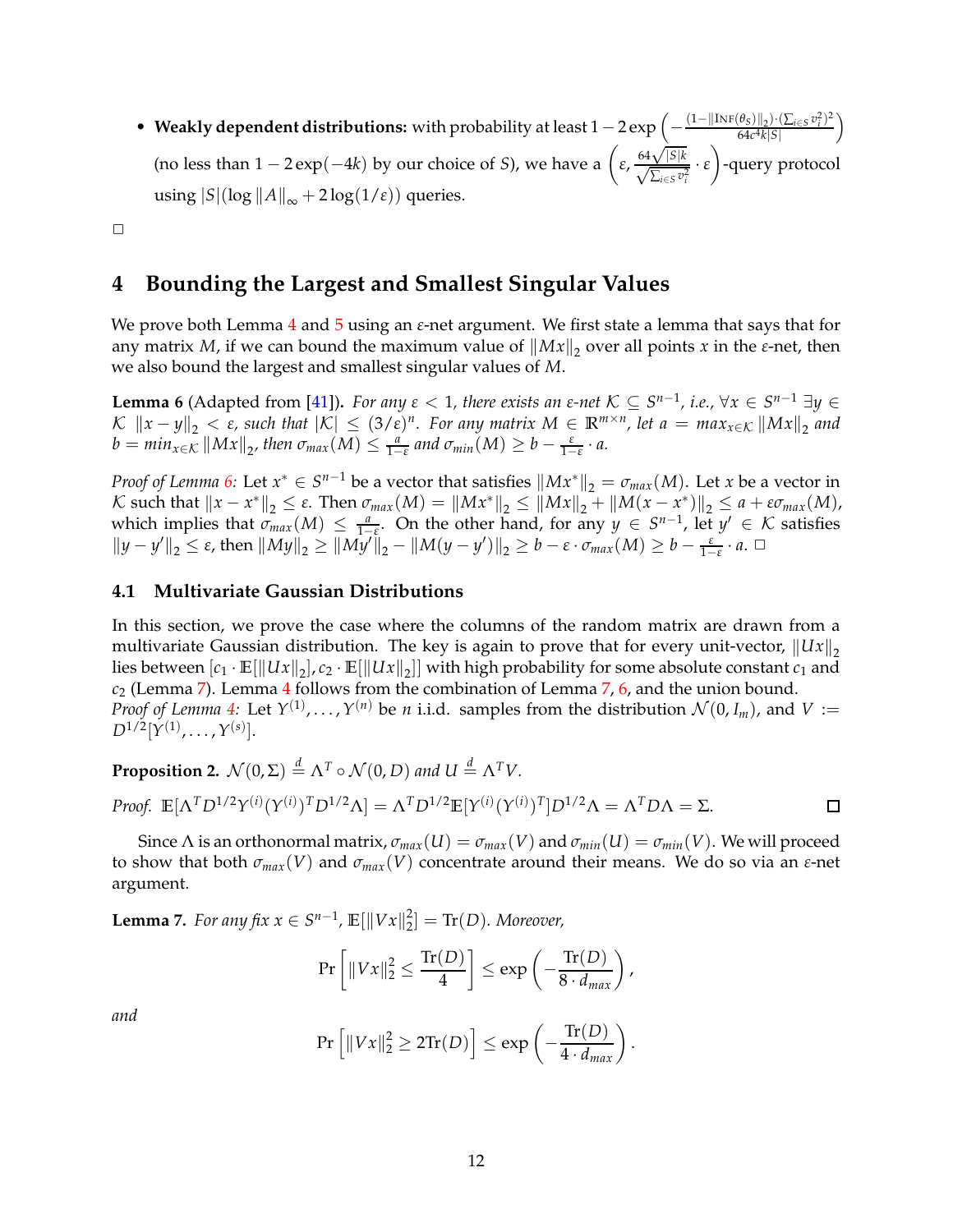*Proof of Lemma [7:](#page-12-2)* Let  $g_1, \ldots, g_n$  to be *n* i.i.d. samples from  $\mathcal{N}(0, 1)$ . It is not hard to see that  $Vx \stackrel{d}{=} (\sqrt{d_1}g_1, \ldots, \sqrt{d_n}g_n)^T$ , so we need to prove that  $\sum_{i \in [n]} d_i g_i^2$  concentrates around its mean  $Tr(D).$ 

$$
\Pr\left[\sum_{i\in[n]}d_i g_i^2 \le \text{Tr}(D) - t\right]
$$
\n
$$
= \Pr\left[\exp\left(\lambda \cdot (\text{Tr}(D) - \sum_{i\in[n]} d_i g_i^2)\right) \ge \exp(\lambda t)\right] \quad (\lambda > 0 \text{ and will be specified later})
$$
\n
$$
\le \frac{\exp(\lambda \text{Tr}(D)) \mathbb{E}\left[\exp\left(-\lambda \cdot \sum_{i\in[n]} d_i g_i^2\right)\right]}{\exp(\lambda t)} = \frac{\exp(\lambda \text{Tr}(D)) \prod_{i\in[n]} \mathbb{E}\left[\exp\left(-\lambda \cdot d_i g_i^2\right)\right]}{\exp(\lambda t)}
$$

Since  $g_i^2$  distributes according to a chi-square distribution, its moment generating function

$$
\mathbb{E}\left[\exp\left(-\lambda \cdot d_i g_i^2\right)\right] = \frac{1}{\sqrt{1+2\lambda d_i}}.
$$

If we choose  $\lambda$  to be no more than  $1/2d_{max}$ , since for any  $a \in [0,1]$ ,  $1 + 2a \ge e^a$ , we have that

$$
\frac{1}{\sqrt{1+2\lambda d_i}} \le \exp(-\lambda d_i/2).
$$

Putting everything together, we have that

$$
\Pr\left[\sum_{i\in[n]}d_i g_i^2 \leq \text{Tr}(D) - t\right] \leq \exp\left(-\lambda \cdot (t - \text{Tr}(D)/2)\right).
$$

When we choose  $\lambda = 1/2d_{max}$  and  $t = 3/4 \cdot Tr(D)$ , the RHS of the inequality becomes  $\exp \left(-\frac{Tr(D)}{8 \cdot d_{max}}\right)$ .

Next, we upper bound Pr  $\left[ \sum_{i \in [n]} d_i g_i^2 \geq \text{Tr}(D) + t \right]$  via a similar approach.

$$
\Pr\left[\sum_{i\in[n]} d_i g_i^2 \ge \text{Tr}(D) + t\right]
$$
\n
$$
= \Pr\left[\exp\left(\lambda \cdot \left(\sum_{i\in[n]} d_i g_i^2 - \text{Tr}(D)\right)\right) \ge \exp(\lambda t)\right] \quad (\lambda > 0 \text{ and will be specified later})
$$
\n
$$
\le \frac{\prod_{i\in[n]} \mathbb{E}\left[\exp\left(\lambda \cdot \left(d_i g_i^2 - d_i\right)\right)\right]}{\exp(\lambda t)}
$$

<span id="page-13-0"></span>Note that  $\mathbb{E}\left[\exp\left(\lambda \cdot (d_i g_i^2 - d_i)\right)\right] = \frac{\exp(-\lambda d_i)}{\sqrt{1 - 2\lambda d_i}}.$ 

**Proposition 3.** *For any*  $x \in [0, 1/4]$ ,  $\frac{\exp(-x)}{\sqrt{1-2x}} \le$  $\sqrt{1+2x}$ .

*Proof of Proposition [3:](#page-13-0)* We first state a few inequalities that are not hard to verify. First, for all *x* > 0, *e*<sup>-*x*</sup> ≤ 1 − *x* + *x*<sup>2</sup>. Second,  $\sqrt{1-4x^2} \ge 1-2x^2-8x^4$  if  $x \in [0,1/2)$ . Finally, 1 − 2*x*<sup>2</sup> − 8*x*<sup>4</sup> ≥  $1 - x + x^2$  if  $x \in [0, 1/4]$ . Combining all three inequalities, we have that

$$
e^{-x} \le \sqrt{1 - 4x^2} = \sqrt{1 - 2x}\sqrt{1 + 2x}, \text{ for all } x \in [0, 1/4].
$$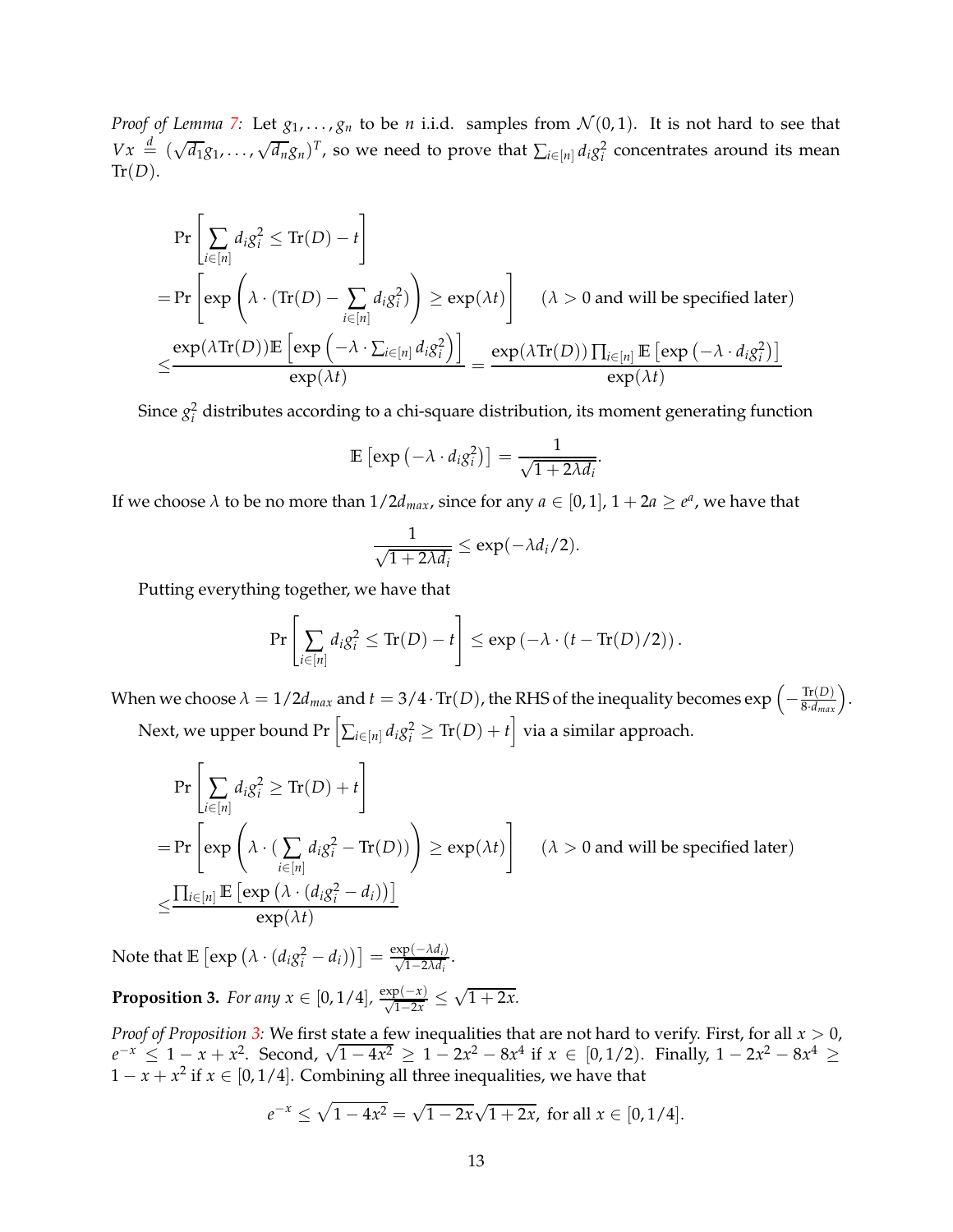If we choose  $\lambda$  to be no more than  $1/4d_{max}$ , then by Proposition [3,](#page-13-0)  $\frac{\exp(-\lambda d_i)}{\sqrt{1-2\lambda d_i}} \leq$  $\sqrt{1+2\lambda d_i}$ , which is upper bounded by  $exp(\lambda d_i)$ . Putting everything together, we have that

$$
\Pr\left[\sum_{i\in[n]}d_i g_i^2 \ge \text{Tr}(D) + t\right] \le \exp\left(-\lambda(t - \text{Tr}(D))\right).
$$

When we choose  $\lambda = 1/4d_{max}$  and  $t = 2\text{Tr}(D)$ , the RHS of the inequality becomes  $\exp\left(-\frac{\text{Tr}(D)}{4 \cdot d_{max}}\right)$ .  $\Box$ 

Next, we only consider when the good event happens, that is, for all points *x* in the *ε*-net,  $\left\| Vx\right\|_2 \in$  $\sqrt{\text{Tr}(D)}$  $\frac{\text{Tr}(D)}{2}$ ,  $\sqrt{2 \text{Tr}(D)}$ 1 . Combining Lemma [7](#page-12-2) and the union bound, we know that the good event happens with probability at least  $1 - 2 \exp \left(-\frac{\text{Tr}(D)}{8 \cdot d_{max}}\right)$  $\frac{\text{Tr}(D)}{8 \cdot d_{max}} + \ln(3/\varepsilon) \cdot n$ . According to Lemma [6,](#page-12-1)  $\sigma_{max}(V) \leq$  $\sqrt{2\text{Tr}(D)}$  $\frac{2\ln(D)}{1-\varepsilon}$  and  $\sigma_{min}(V) \ge$  $\frac{\sqrt{\text{Tr}(D)}}{2} - \frac{\varepsilon}{1-\varepsilon} \cdot \sqrt{2\text{Tr}(D)}$ . If we choose  $\varepsilon = 1/7$ , then  $\sigma_{max}(V) \leq$  $2\sqrt{\text{Tr}(D)}$  and  $\sigma_{min}(V) \geq$  $\sqrt{\text{Tr}(D)}$  $\frac{\Gamma(D)}{4}$ .  $\Box$ 

#### <span id="page-14-0"></span>**4.2 Bounded Distributions with Weak Dependence**

In this section, we prove the case where the columns of the random matrix are drawn from a *m*dimensional distribution that satisfies weak dependence. The overall plan is similar to the one for multivariate Gaussian distributions. The key is again to prove that for every unit-vector,  $\|Ux\|_2$ lies between  $[c_1 \cdot \mathbb{E}[\|Ux\|_2], c_2 \cdot \mathbb{E}[\|Ux\|_2]]$  with high probability for some absolute constant  $c_1$  and *c*<sup>2</sup> (Lemma [8\)](#page-14-1). Lemma [5](#page-11-1) then follows from the combination of Lemma [8,](#page-14-1) [6,](#page-12-1) and the union bound. *Proof of Lemma [5:](#page-11-1)*

<span id="page-14-1"></span>We first show that for each fix  $x \in S^{n-1}$ ,  $||Ux||_2$  is concentrates around its mean. Then, we apply Lemma [6](#page-12-1) to bound  $\sigma_{max}(U)$  and  $\sigma_{min}(U)$ .

**Lemma 8.** Let  $U = [X^{(1)},...,X^{(n)}]$  be a  $m \times n$  random matrix, where each column of U is an independent *copy of a m-dimensional random vector X. We assume that the coordinates of X are weakly dependent, i.e.,*  $\|\text{INF}(X)\|_2 < 1$ , and each coordinate of X lies in  $[-c, c]$  and has mean 0 and variance  $v_i^2$ . Let  $v =$  $\sqrt{\sum_{i \in [m]} v_i^2}$ *. For any fix*  $x \in S^{n-1}$ *,*  $\mathbb{E}[\|Ux\|_2^2$  $\binom{2}{2} = v^2$  and

$$
\Pr\left[|\left\|Ux\right\|_{2}^{2}-v^{2}\right|>t\right]\leq 2\exp\left(-\frac{(1-\left\|\text{INF}(X)\right\|_{2})t^{2}}{16c^{4}nm}\right)
$$

*Proof of Lemma [8:](#page-14-1)* We first expand  $\|Ux\|_2^2$ 2 .

$$
||Ux||_2^2 = \sum_{i \in [m]} \left( \sum_{j \in [n]} u_{ij} x_j \right)^2 = \sum_{i \in [m]} \left( \sum_{j \in [n]} u_{ij}^2 x_j^2 + 2 \sum_{k \neq j} u_{ij} u_{ik} x_j x_k \right).
$$

<span id="page-14-2"></span>Therefore,  $\mathbb{E}\left[\left\Vert Ux\right\Vert _{2}^{2}\right]$ 2  $\Big] = \sum_{i \in [m]} v_i^2 = v^2$ . To prove that  $\|Ux\|_2^2$  $\frac{2}{2}$  concentrates, we first need a result by Chatterjee [\[16\]](#page-16-15).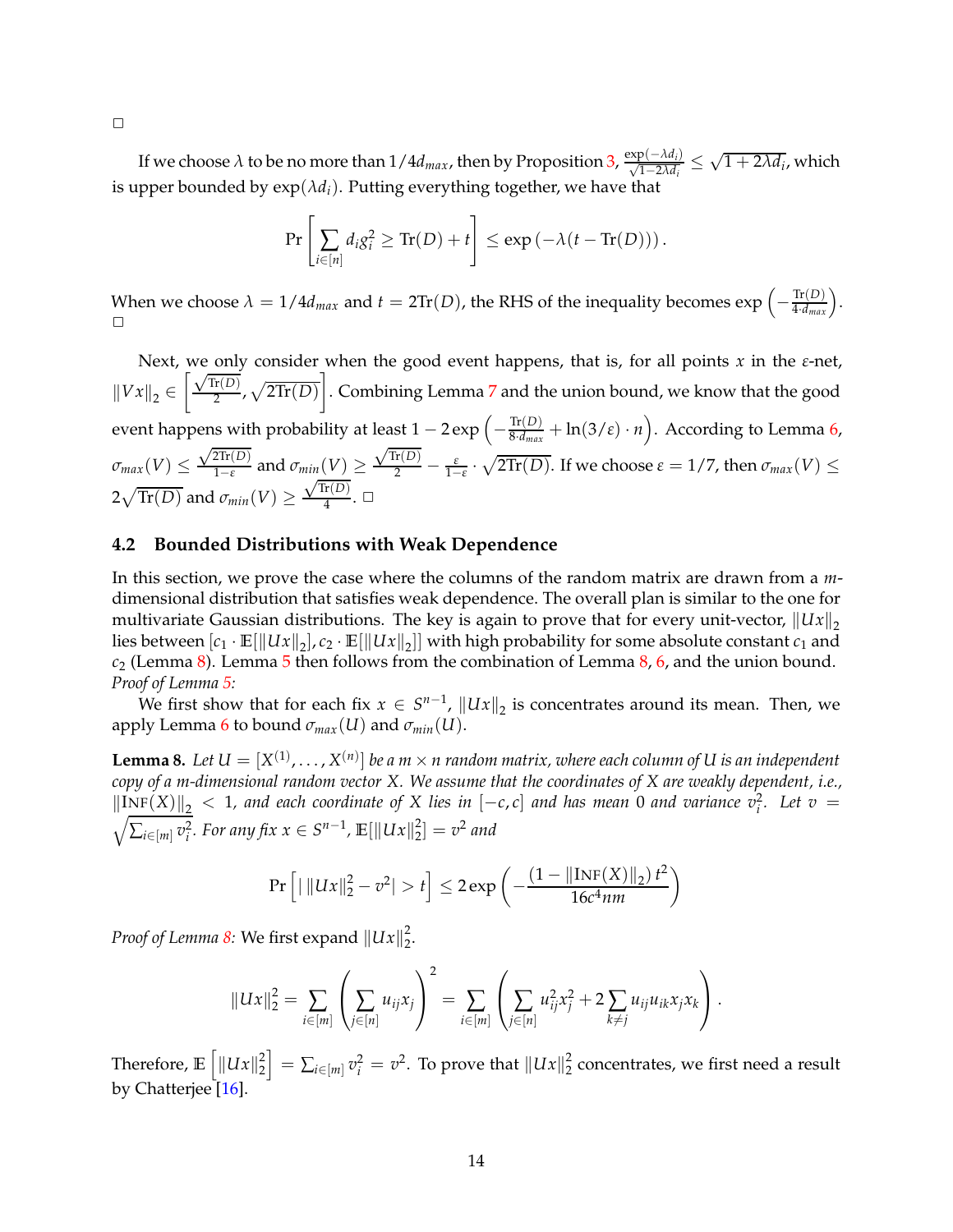**Lemma 9** (Adapted from Theorem 4.3 in [\[16\]](#page-16-15))**.** *Let X be a d-dimensional random vector. Suppose function f satisfies the following generalized Lipschitz condition:*

$$
|f(x)-f(y)| \leq \sum_{i\in[d]} c_i \mathbb{1}[x_i \neq y_i],
$$

*for any x and y in the support of X. If*  $INF(X) < 1$ *, we have* 

$$
\Pr\left[|f(X) - \mathbb{E}[f(X)]| \ge t\right] \le 2 \exp\left(-\frac{(1 - ||\text{INF}(X)||_2) t^2}{\sum_{i \in [d]} c_i^2}\right).
$$

The function we care about is  $||Ux||_2^2$ 2, where the variables are  $\{u_{ij}\}_{i \in [m], j \in [n]}$ . If *U* and *U'* only differs at the  $(i, j)$  entry, then

$$
\| \|Ux\|_2^2 - \|U'x\|_2^2 \|
$$
  
=  $|u_{ij}^2 x_j^2 + 2 \sum_{k \neq j} u_{ij} u_{ik} x_j x_k - (u'_{ij})^2 x_j^2 - 2 \sum_{k \neq j} u'_{ij} u_{ik} x_j x_k|$   

$$
\leq c^2 x_j^2 + 4c^2 |x_j| |x_k| \leq 4c^2 |x_j| \left(\sum_{k \in [n]} |x_k|\right) \leq 4c^2 \sqrt{n} |x_j|
$$

We denote  $4c^2\sqrt{n}|x_j|$  by  $c_{ij}$ . Clearly, for any *U* and *U'*,  $|\left\|Ux\right\|_2^2-\left\|U'x\right\|_2^2$  $\sum_{i,j\in[d]} c_{ij} \mathbb{1}[u_{ij} \neq u'_{ij}].$ Also, notice that  $\text{INF}(U) = I_n \otimes \text{INF}(X)$ , and therefore  $\|\text{INF}(U)\|_2 = \|\text{INF}(X)\|_2$ . <sup>[7](#page-15-2)</sup> We apply Lemma [9](#page-14-2) to  $\|Ux\|_2^2$  $\frac{2}{2}$  and derive the following inequality:

$$
\Pr\left[\left|\left|\|Ux\right\|_{2}^{2}-v^{2}\right|>t\right]\leq 2\exp\left(-\frac{(1-\left|\left|\operatorname{Inf}(X)\right|\right|_{2})t^{2}}{\sum_{i\in[m],j\in[n]}c_{ij}^{2}}\right)=2\exp\left(-\frac{(1-\left|\left|\operatorname{Inf}(X)\right|\right|_{2})t^{2}}{16c^{4}nm}\right).
$$

 $\Box$ 

Next, we only consider when the good event happens, that is, for all points *x* in the *ε*-net,  $\|Ux\|_2 \in \left[\frac{v}{2}, \sqrt{2}v\right]$ . Combining Lemma [8](#page-14-1) (setting  $t = 3/4v^2$ ) and the union bound, we know that the good event happens with probability at least  $1 - 2 \exp \left(-\frac{(1 - ||\text{INF}(X)||_2)9v^4}{256c^4nm}\right)$  $\frac{\text{INF}(X)\|_2}{256c^4nm} + \ln(3/\varepsilon) \cdot n$ . According to Lemma [6,](#page-12-1)  $\sigma_{max}(U) \leq \frac{\sqrt{2v}}{1-\varepsilon}$ √  $\frac{\sqrt{2v}}{1-\varepsilon}$  and  $\sigma_{min}(U) \geq \frac{v}{2} - \frac{\varepsilon}{1-\varepsilon}$ .  $\sqrt{2}v$ . If we choose  $\varepsilon = 1/7$ , then  $\sigma_{max}(U) \leq 2v$  and  $\sigma_{min}(U) \geq \frac{v}{4}$ .  $\Box$ 

### <span id="page-15-1"></span>**References**

- [1] Saeed Alaei. Bayesian Combinatorial Auctions: Expanding Single Buyer Mechanisms to Many Buyers. In *the 52nd Annual IEEE Symposium on Foundations of Computer Science (FOCS)*, 2011. [1](#page-1-0)
- <span id="page-15-0"></span>[2] Saeed Alaei, Hu Fu, Nima Haghpanah, Jason Hartline, and Azarakhsh Malekian. Bayesian Optimal Auctions via Multi- to Single-agent Reduction. In *the 13th ACM Conference on Electronic Commerce (EC)*, 2012. [1](#page-1-0)

<span id="page-15-2"></span> $7\otimes$  denotes the Kronecker product of the two matrices.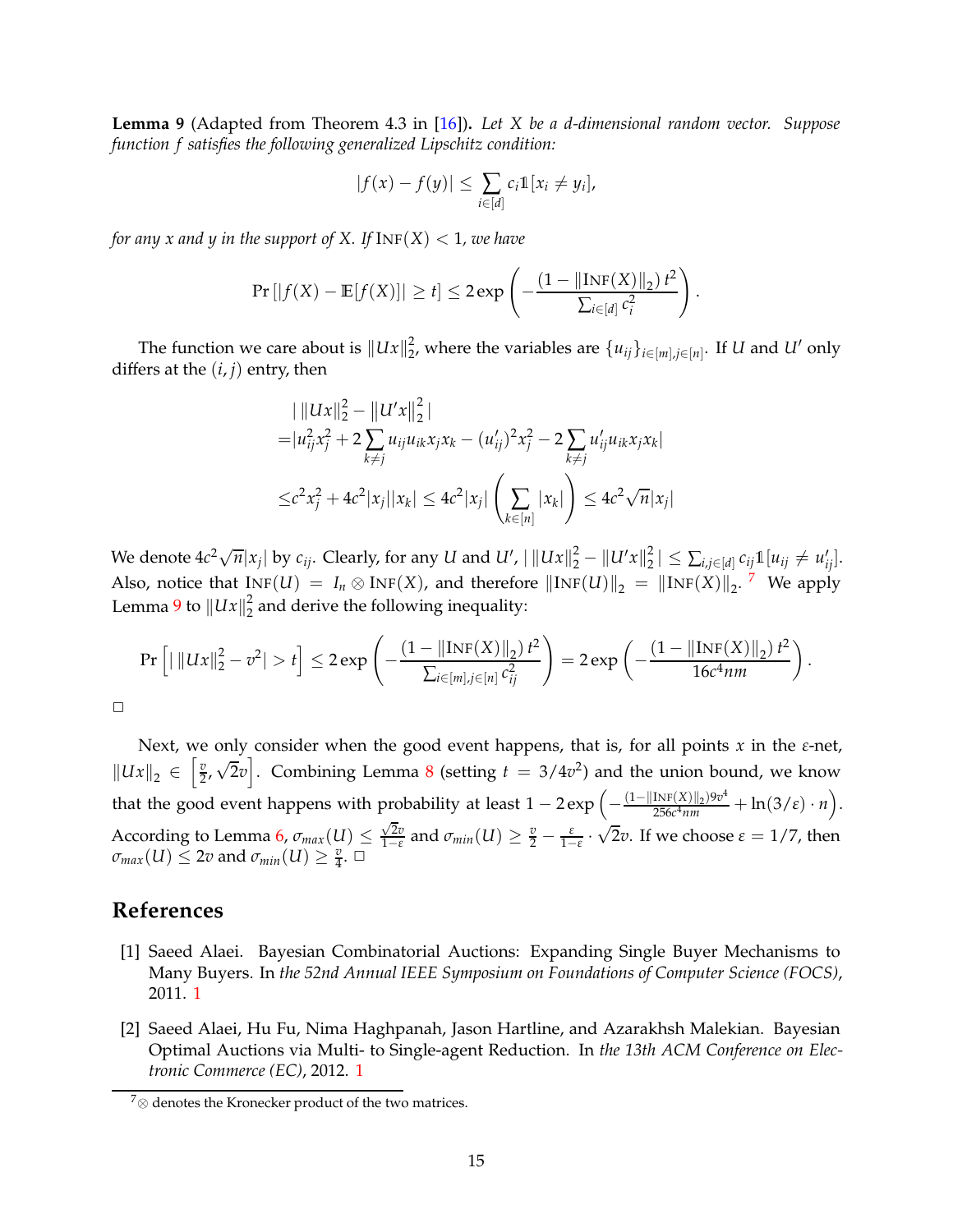- <span id="page-16-8"></span><span id="page-16-0"></span>[3] Moshe Babaioff, Yannai A Gonczarowski, and Noam Nisan. The menu-size complexity of revenue approximation. *Games and Economic Behavior*, 2021. [1](#page-1-0)
- [4] Moshe Babaioff, Nicole Immorlica, Brendan Lucier, and S. Matthew Weinberg. A Simple and Approximately Optimal Mechanism for an Additive Buyer. In *the 55th Annual IEEE Symposium on Foundations of Computer Science (FOCS)*, 2014. [1](#page-1-0)
- <span id="page-16-14"></span><span id="page-16-13"></span>[5] Dirk Bergemann and Karl Schlag. Robust monopoly pricing. *Journal of Economic Theory*, 146(6):2527–2543, 2011. [1](#page-1-0)
- <span id="page-16-12"></span>[6] Johannes Brustle, Yang Cai, and Constantinos Daskalakis. Multi-item mechanisms without item-independence: Learnability via robustness. *CoRR*, abs/1911.02146, 2019. [1](#page-1-0)
- <span id="page-16-11"></span>[7] Johannes Brustle, Yang Cai, and Constantinos Daskalakis. Multi-item mechanisms without item-independence: Learnability via robustness. In *EC*, 2020. [1,](#page-1-0) [3,](#page-7-1) [A](#page-18-12)
- <span id="page-16-2"></span>[8] Yang Cai and Constantinos Daskalakis. Learning multi-item auctions with (or without) samples. In *FOCS*, 2017. [1](#page-1-0)
- [9] Yang Cai, Constantinos Daskalakis, and S. Matthew Weinberg. An Algorithmic Characterization of Multi-Dimensional Mechanisms. In *the 44th Annual ACM Symposium on Theory of Computing (STOC)*, 2012. [1](#page-1-0)
- <span id="page-16-1"></span>[10] Yang Cai, Constantinos Daskalakis, and S. Matthew Weinberg. Optimal Multi-Dimensional Mechanism Design: Reducing Revenue to Welfare Maximization. In *the 53rd Annual IEEE Symposium on Foundations of Computer Science (FOCS)*, 2012. [1](#page-1-0)
- <span id="page-16-3"></span>[11] Yang Cai, Constantinos Daskalakis, and S. Matthew Weinberg. Reducing Revenue to Welfare Maximization : Approximation Algorithms and other Generalizations. In *the 24th Annual ACM-SIAM Symposium on Discrete Algorithms (SODA)*, 2013. [1](#page-1-0)
- <span id="page-16-4"></span>[12] Yang Cai, Constantinos Daskalakis, and S. Matthew Weinberg. Understanding Incentives: Mechanism Design becomes Algorithm Design. In *the 54th Annual IEEE Symposium on Foundations of Computer Science (FOCS)*, 2013. [1](#page-1-0)
- <span id="page-16-9"></span>[13] Yang Cai, Nikhil R. Devanur, and S. Matthew Weinberg. A duality based unified approach to bayesian mechanism design. In *STOC*, 2016. [1](#page-1-0)
- <span id="page-16-7"></span>[14] Yang Cai and Zhiyi Huang. Simple and Nearly Optimal Multi-Item Auctions. In *the 24th Annual ACM-SIAM Symposium on Discrete Algorithms (SODA)*, 2013. [1](#page-1-0)
- <span id="page-16-10"></span>[15] Yang Cai and Mingfei Zhao. Simple mechanisms for subadditive buyers via duality. In *STOC, 2017*, 2017. [1](#page-1-0)
- <span id="page-16-15"></span>[16] Sourav Chatterjee. *Concentration inequalities with exchangeable pairs*. PhD thesis, Citeseer, 2005. [4.2,](#page-14-1) [9](#page-14-2)
- <span id="page-16-5"></span>[17] Shuchi Chawla, Jason D. Hartline, and Robert D. Kleinberg. Algorithmic Pricing via Virtual Valuations. In *the 8th ACM Conference on Electronic Commerce (EC)*, 2007. [1](#page-1-0)
- <span id="page-16-6"></span>[18] Shuchi Chawla, Jason D. Hartline, David L. Malec, and Balasubramanian Sivan. Multi-Parameter Mechanism Design and Sequential Posted Pricing. In *the 42nd ACM Symposium on Theory of Computing (STOC)*, 2010. [1](#page-1-0)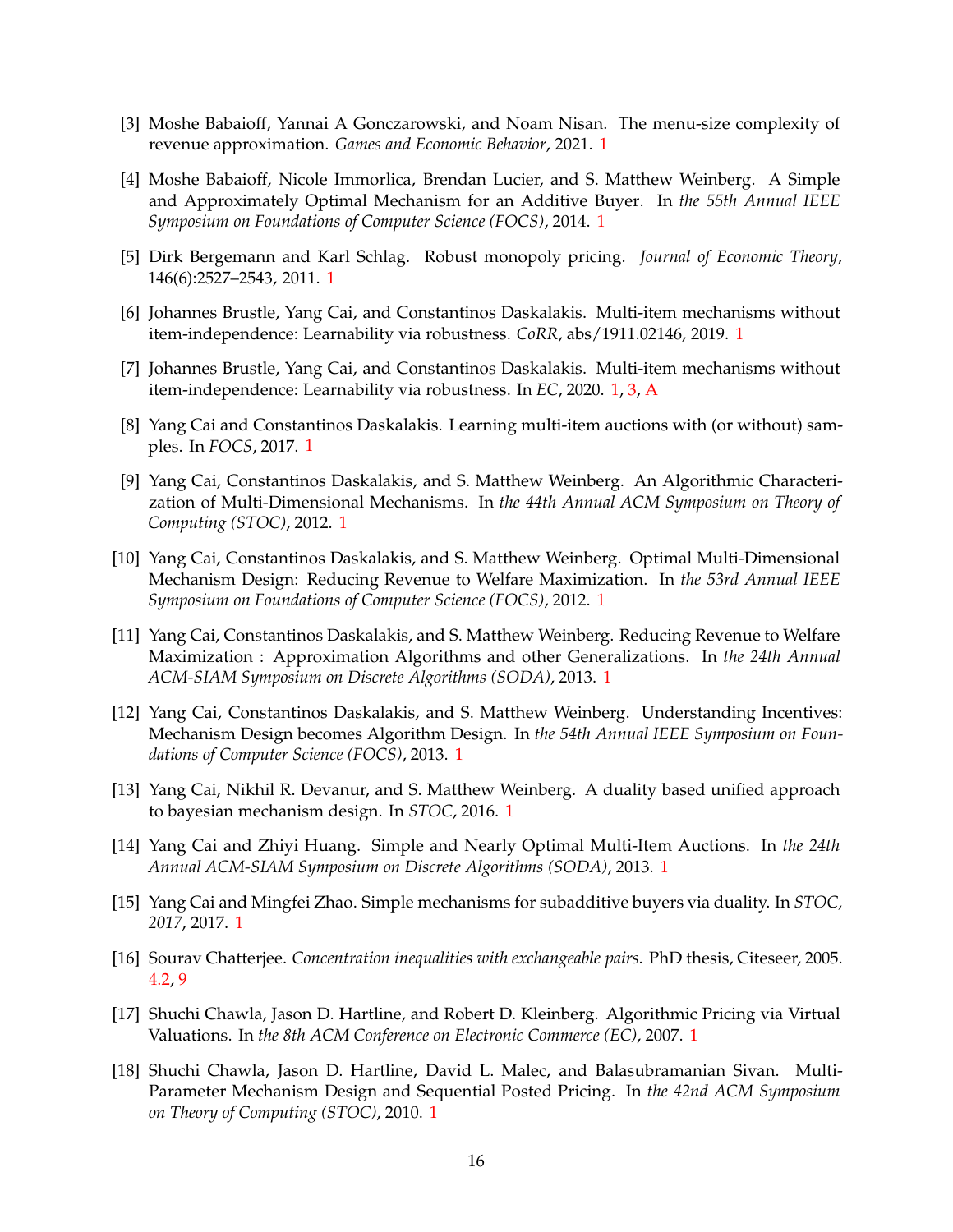- <span id="page-17-7"></span>[19] Shuchi Chawla and J. Benjamin Miller. Mechanism design for subadditive agents via an exante relaxation. In *Proceedings of the ACM Conference on Economics and Computation (EC)*, 2016. [1](#page-1-0)
- <span id="page-17-3"></span>[20] Xi Chen, Ilias Diakonikolas, Anthi Orfanou, Dimitris Paparas, Xiaorui Sun, and Mihalis Yannakakis. On the complexity of optimal lottery pricing and randomized mechanisms. In *Proceedings of the 56th Annual Symposium on Foundations of Computer Science (FOCS)*, 2015. [1](#page-1-0)
- <span id="page-17-5"></span><span id="page-17-4"></span>[21] Constantinos Daskalakis. Multi-item auctions defying intuition? *ACM SIGecom Exchanges*, 14(1):41–75, 2015. [1](#page-1-0)
- [22] Constantinos Daskalakis, Alan Deckelbaum, and Christos Tzamos. Mechanism design via optimal transport. In Michael J. Kearns, R. Preston McAfee, and Éva Tardos, editors, *ACM Conference on Electronic Commerce, EC '13, Philadelphia, PA, USA, June 16-20, 2013*, pages 269– 286. ACM, 2013. [1](#page-1-0)
- <span id="page-17-2"></span>[23] Constantinos Daskalakis, Alan Deckelbaum, and Christos Tzamos. The complexity of optimal mechanism design. In *the 25th Annual ACM-SIAM Symposium on Discrete Algorithms (SODA)*, 2014. [1](#page-1-0)
- <span id="page-17-1"></span>[24] Constantinos Daskalakis, Alan Deckelbaum, and Christos Tzamos. Strong duality for a multiple-good monopolist. *Econometrica*, 85(3):735–767, 2017. [1](#page-1-0)
- <span id="page-17-8"></span>[25] Constantinos Daskalakis, Maxwell Fishelson, Brendan Lucier, Vasilis Syrgkanis, and Santhoshini Velusamy. Simple, credible, and approximately-optimal auctions. In *EC*, 2020. [1](#page-1-0)
- <span id="page-17-13"></span>[26] David Donoho and Victoria Stodden. When does non-negative matrix factorization give a correct decomposition into parts? In *Proceedings of the 16th International Conference on Neural Information Processing Systems*, NIPS'03, page 1141–1148, Cambridge, MA, USA, 2003. MIT Press. [1,](#page-1-0) [2,](#page-8-1) [1](#page-9-3)
- <span id="page-17-12"></span><span id="page-17-0"></span>[27] Shaddin Dughmi, Li Han, and Noam Nisan. Sampling and representation complexity of revenue maximization. In *WINE*, 2014. [1](#page-1-0)
- [28] Paul Dütting, Zhe Feng, Harikrishna Narasimhan, David Parkes, and Sai Srivatsa Ravindranath. Optimal auctions through deep learning. In *International Conference on Machine Learning*, pages 1706–1715. PMLR, 2019. [1](#page-1-0)
- <span id="page-17-11"></span>[29] Zhe Feng, Harikrishna Narasimhan, and David C Parkes. Deep learning for revenue-optimal auctions with budgets. In *Proceedings of the 17th International Conference on Autonomous Agents and Multiagent Systems*, 2018. [1](#page-1-0)
- <span id="page-17-6"></span>[30] Yiannis Giannakopoulos and Elias Koutsoupias. Duality and optimality of auctions for uniform distributions. In *Proceedings of the 15th ACM conference on Economics and Computation (EC)*, 2014. [1](#page-1-0)
- <span id="page-17-9"></span>[31] Kira Goldner and Anna R Karlin. A prior-independent revenue-maximizing auction for multiple additive bidders. In *International Conference on Web and Internet Economics*, pages 160–173. Springer, 2016. [1](#page-1-0)
- <span id="page-17-10"></span>[32] Yannai A Gonczarowski and S Matthew Weinberg. The sample complexity of up-to-*ε* multidimensional revenue maximization. In *FOCS*, 2018. [1](#page-1-0)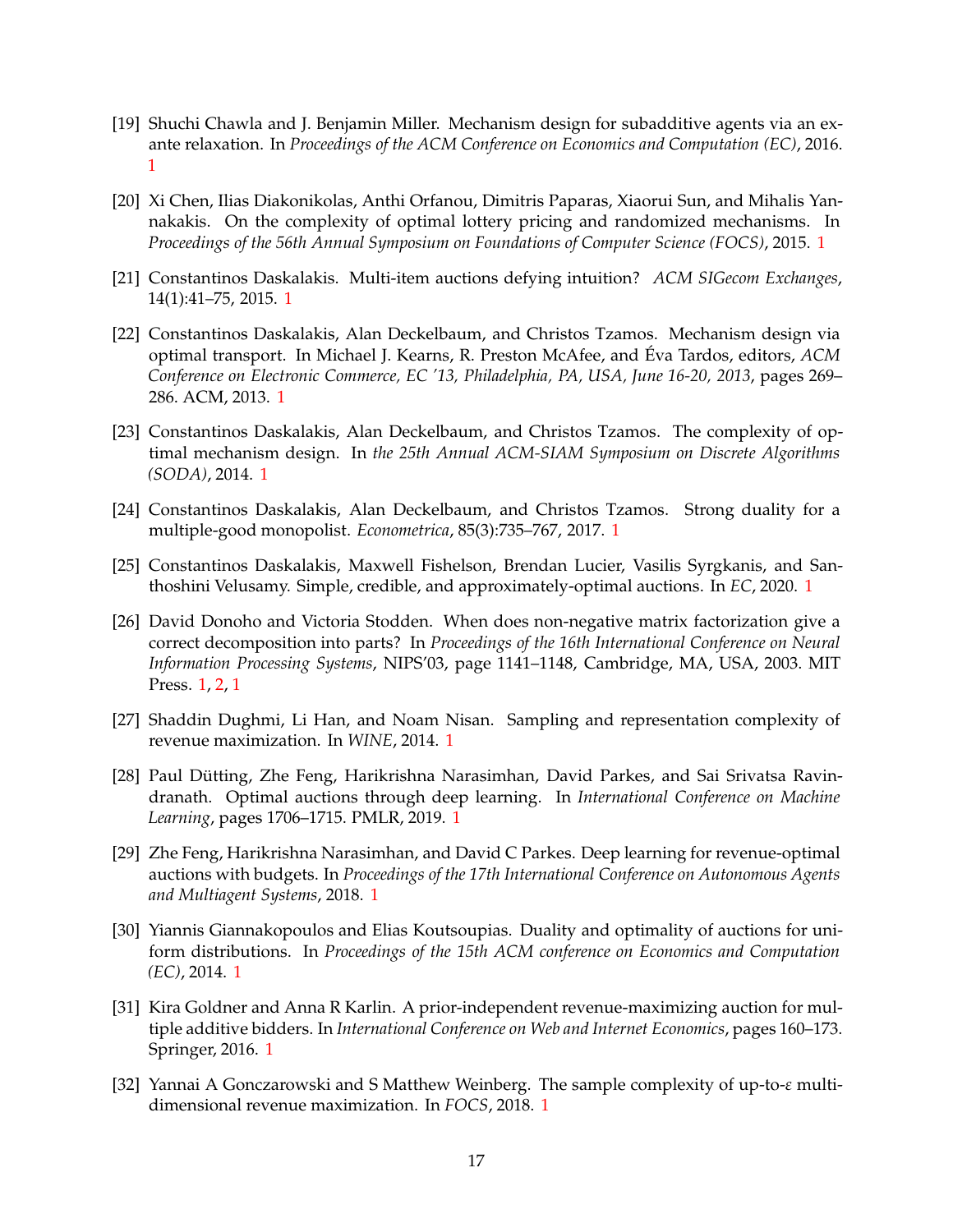- <span id="page-18-3"></span><span id="page-18-1"></span>[33] Sergiu Hart and Noam Nisan. Approximate Revenue Maximization with Multiple Items. In *EC*, 2012. [1](#page-1-0)
- <span id="page-18-2"></span>[34] Sergiu Hart, Noam Nisan, et al. *The menu-size complexity of auctions*. Center for the Study of Rationality, 2013. [1](#page-1-0)
- <span id="page-18-4"></span>[35] Ian A Kash and Rafael M Frongillo. Optimal auctions with restricted allocations. In *Proceedings of the 2016 ACM Conference on Economics and Computation*, pages 215–232, 2016. [1](#page-1-0)
- <span id="page-18-7"></span>[36] Robert Kleinberg and S. Matthew Weinberg. Matroid Prophet Inequalities. In *the 44th Annual ACM Symposium on Theory of Computing (STOC)*, 2012. [1](#page-1-0)
- [37] Jamie Morgenstern and Tim Roughgarden. Learning simple auctions. In *Conference on Learning Theory*, pages 1298–1318. PMLR, 2016. [1](#page-1-0)
- <span id="page-18-10"></span><span id="page-18-0"></span>[38] Roger B. Myerson. Optimal Auction Design. *Mathematics of Operations Research*, 6(1):58–73, 1981. [1](#page-1-0)
- [39] Noam Nisan, Tim Roughgarden, E. Tardos, and V. V. Vazirani, editors. *Algorithmic Game Theory*. Cambridge University Press, 2007. [2.1](#page-3-1)
- <span id="page-18-6"></span>[40] Aviad Rubinstein and S. Matthew Weinberg. Simple mechanisms for a subadditive buyer and applications to revenue monotonicity. In *EC*, 2015. [1](#page-1-0)
- <span id="page-18-14"></span><span id="page-18-9"></span>[41] Mark Rudelson. Recent developments in non-asymptotic theory of random matrices. *Modern aspects of random matrix theory*, 72:83, 2014. [6](#page-12-1)
- [42] Weiran Shen, Pingzhong Tang, and Song Zuo. Automated mechanism design via neural networks. In *Proceedings of the 18th International Conference on Autonomous Agents and Multiagent Systems*, 2019. [1](#page-1-0)
- <span id="page-18-11"></span><span id="page-18-8"></span>[43] Volker Strassen. The existence of probability measures with given marginals. *The Annals of Mathematical Statistics*, 36(2):423–439, 1965. [2.2,](#page-4-2) [1](#page-4-1)
- [44] Vasilis Syrgkanis. A sample complexity measure with applications to learning optimal auctions. In *Advances in Neural Information Processing Systems (NeurIPS)*, 2017. [1](#page-1-0)
- <span id="page-18-13"></span>[45] James M Varah. A lower bound for the smallest singular value of a matrix. *Linear Algebra and its applications*, 11(1):3–5, 1975. [3](#page-10-0)
- <span id="page-18-5"></span>[46] Andrew Chi-Chih Yao. An n-to-1 bidder reduction for multi-item auctions and its applications. In *SODA*, 2015. [1](#page-1-0)

## <span id="page-18-12"></span>**A Missing Proof of Lemma [2](#page-7-0)**

*Proof of Lemma [2:](#page-7-0)* The proof essentially follows from the same analysis as Theorem 3 in [\[7\]](#page-16-12). We only provide a sketch here. Since we are working with the matrix factorization model and can directly exploit the low dimensionality of the latent representation, we manage to replace the dependence on *N* with  $||A||_{\infty}$  in both the revenue loss and violation of the truthfulness constraints. Our proof relies on the idea of *"simultaneously coupling"* by Brustle et al. [\[7\]](#page-16-12). More specifically, it couples *F*<sub>z,*i*</sub> with every distribution *F*<sub>z,*i*</sub> in the *ε*-Prokhorov-ball around *F*<sub>z,*i*</sub>. If we round both *F*<sub>z,*i*</sub> and any *Fz*,*<sup>i</sup>* to a random grid *G* with size *δ*, we can argue that the *expected total variation distance* (over